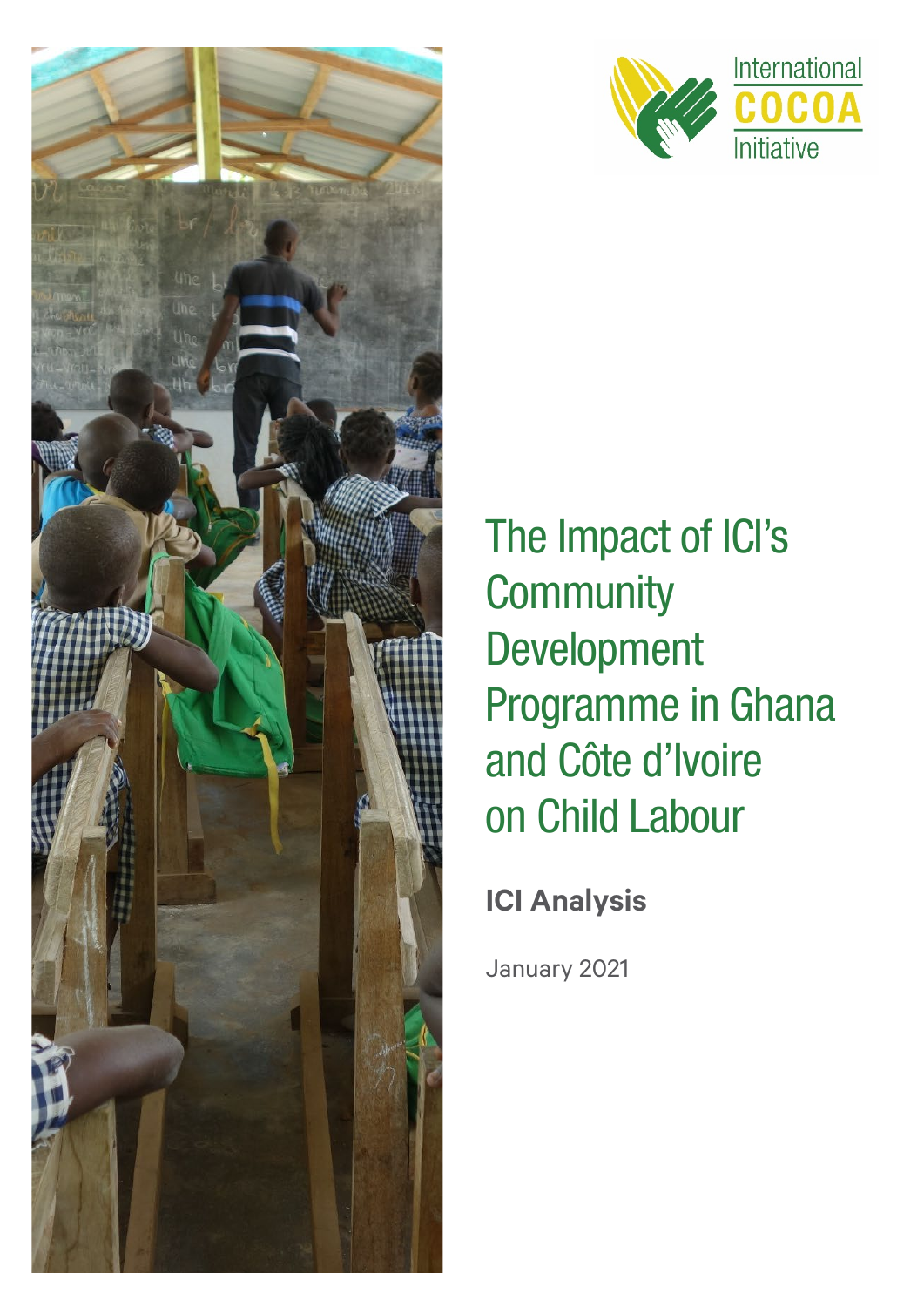This study was conducted by ICI to understand the impact of a three-year community development programme on child labour and its severity. The programme was funded from the contributions of ICI members.

The study was written by Anna Brüderle.

We are grateful to our peer reviewer Andrew Dillon, who offered valuable guidance and critical feedback, which informed the analysis.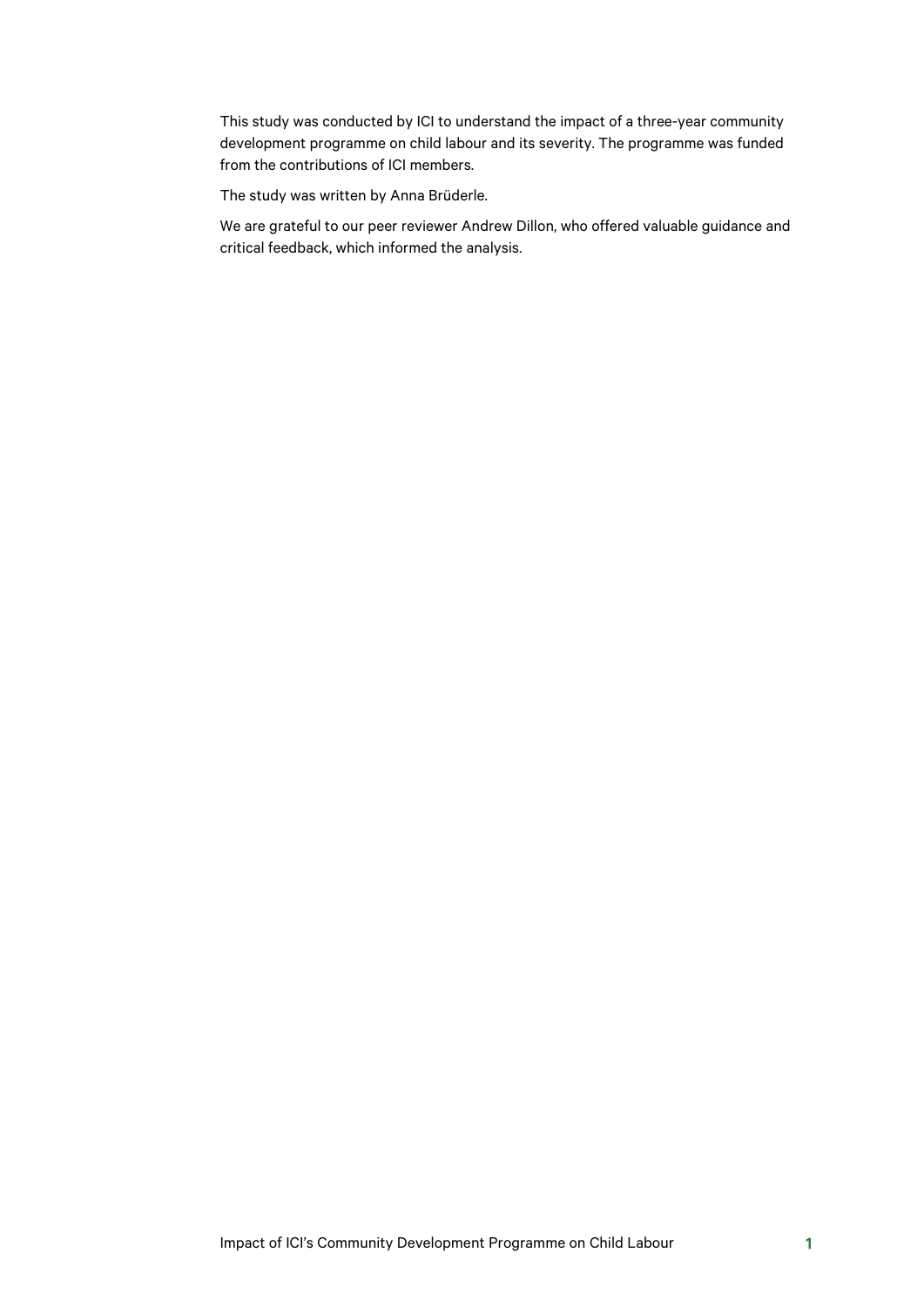# **Contents**

| Results from propensity score matching based on community characteristics 12 |  |
|------------------------------------------------------------------------------|--|
|                                                                              |  |
|                                                                              |  |
|                                                                              |  |
|                                                                              |  |
| Appendix I - Checks on common support and balancing properties of estimated  |  |
|                                                                              |  |

## **Figures**

| Figure 1: Propensity score histogram and area of common support for Côte d'Ivoire     |  |
|---------------------------------------------------------------------------------------|--|
| Figure 2: Comparison of the standardised bias before and after matching for the Côte  |  |
| Figure 3: Propensity score histogram and area of common support for Ghana sample20    |  |
| Figure 4: Comparison of the standardised bias before and after matching for the Ghana |  |

### **Tables**

| Table 4: Effect of ICI community development programme on child labour prevalence and<br>severity and school participation; estimates for matched samples in Côte d'Ivoire4    |
|--------------------------------------------------------------------------------------------------------------------------------------------------------------------------------|
| Table 5: Effect of ICI community development programme on child labour prevalence and                                                                                          |
| Table 4: Balance analysis for unmatched and matched programme (treated) and control<br>samples for propensity score and each of its components, for the Côte d'Ivoire sample19 |
| Table 7: Balance analysis for unmatched and matched programme (treated) and control<br>samples for propensity score and each of its components, for the Ghana sample21         |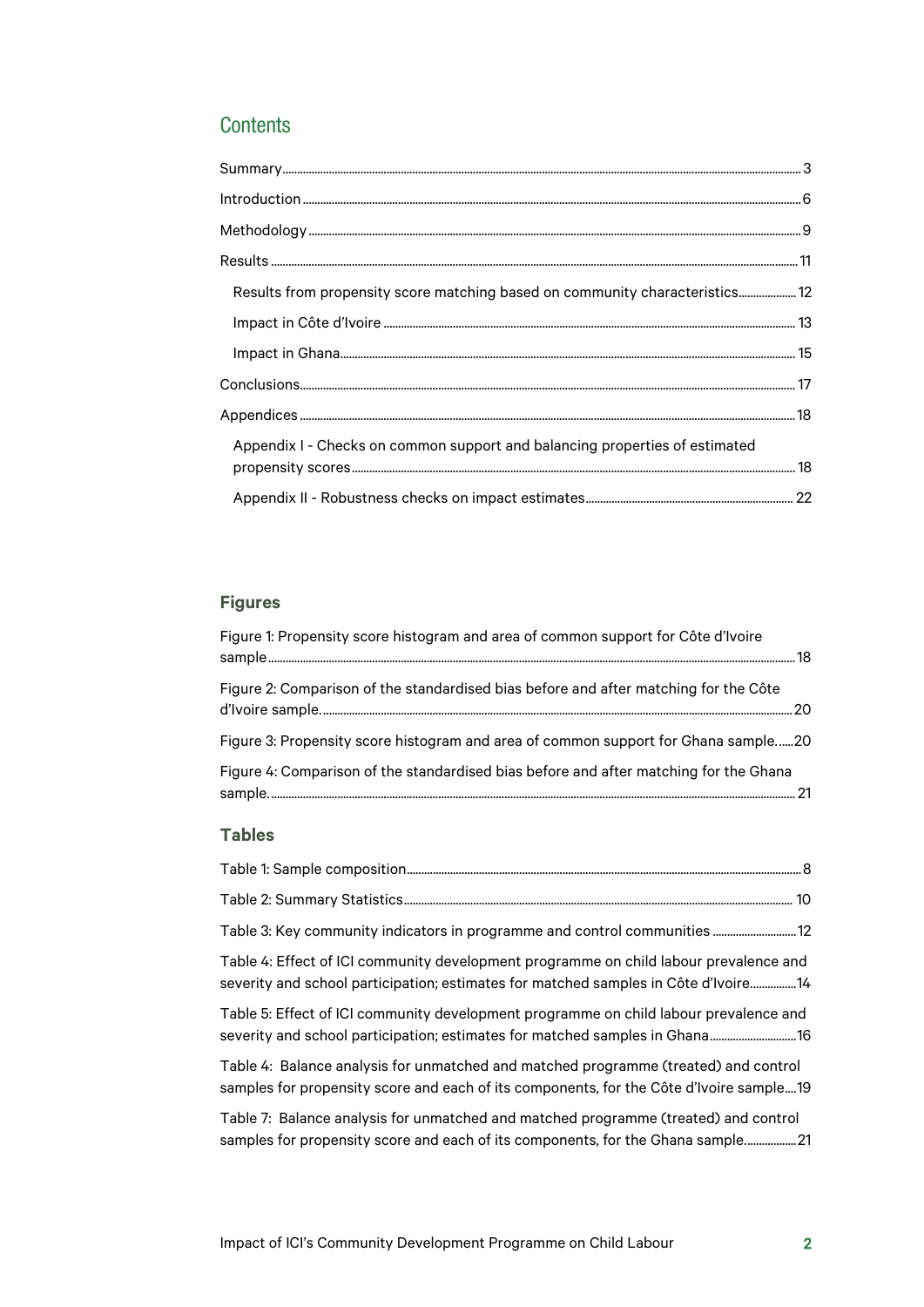### <span id="page-3-0"></span>**SUMMARY**

Cocoa-growing communities in Côte d'Ivoire and Ghana face several development challenges, including limited access to quality education and basic health care services; weak physical infrastructure including roads, electricity and mobile telephone networks; dependence on a single livelihood source; and low agricultural productivity. Coupled with these is the involvement of children in hazardous activities in cocoa farming, which can affect their health and development and can also interfere with their school attendance. The International Cocoa Initiative (ICI) implemented a community development programme over 4 years (2015-2018) in cocoa-growing communities in Côte d'Ivoire and Ghana with the overall aim of improving these communities' capacity to protect children.

The study was conducted to complement an external evaluation of the ICI's community development programme, which assessed the impact of the programme at community level, e.g. by comparing changes in ICI-supported communities between 2015 and 2018 with changes in a similar set of non-assisted communities.<sup>[1](#page-3-1)</sup> The evaluation concluded that the programme brought several positive impacts to the assisted communities, especially in relation to education, community mobilisation and women's empowerment, but it did not measure the impact of the programme on child labour.

This paper assesses the impact of ICI's Community Development Programme on the prevalence and severity of hazardous child labour by comparing data collected from the assisted communities to a selection of non-assisted communities in the same geographic areas.

The study uses child labour data from 504 households in 41 communities in Côte d'Ivoire (21 programme and 20 control communities), and 446 households in 24 communities in Ghana (14 programme and 10 control communities, collected in January 2019.

We examine five different outcome indicators in relation to child labour: : a child-level indicator of whether a child is engaged in hazardous work; a household-level indicator of whether any child in the household is engaged in hazardous work; the number of different hazardous tasks a child engaged in; and for children aged 12 years or older, the number of hours per day, and the number of days per week the child engaged in hazardous tasks; $<sup>2</sup>$  $<sup>2</sup>$  $<sup>2</sup>$ </sup> and whether a child was enrolled in school.

To account for differences between programme and control communities, the study uses data on community-level indicators from ICI's PCCF tool (Protective Cocoa Community Framework, a community profiling and needs assessment tool), collected before the programme started in 2015 in programme and control communities.

Since community selection for the programme was informed by a set of community indicators, some of which may also be correlated with child outcomes, we expect that child labour prevalence would differ between programme and control communities even in the absence of the programme. To address community selection bias in our

<span id="page-3-1"></span><sup>1</sup> BIRD (2020) [External Evaluation of ICI's Community Development Programme, 2015-2018](https://cocoainitiative.org/wp-content/uploads/2020/05/ICI_External-evaluation-of-community-development-programme_report_EN.pdf)

<span id="page-3-2"></span><sup>&</sup>lt;sup>2</sup> These two indicators are calculated only for children aged 12 years or older because it is very difficult for younger children to provide reliable estimates on how long they have been doing hazardous work.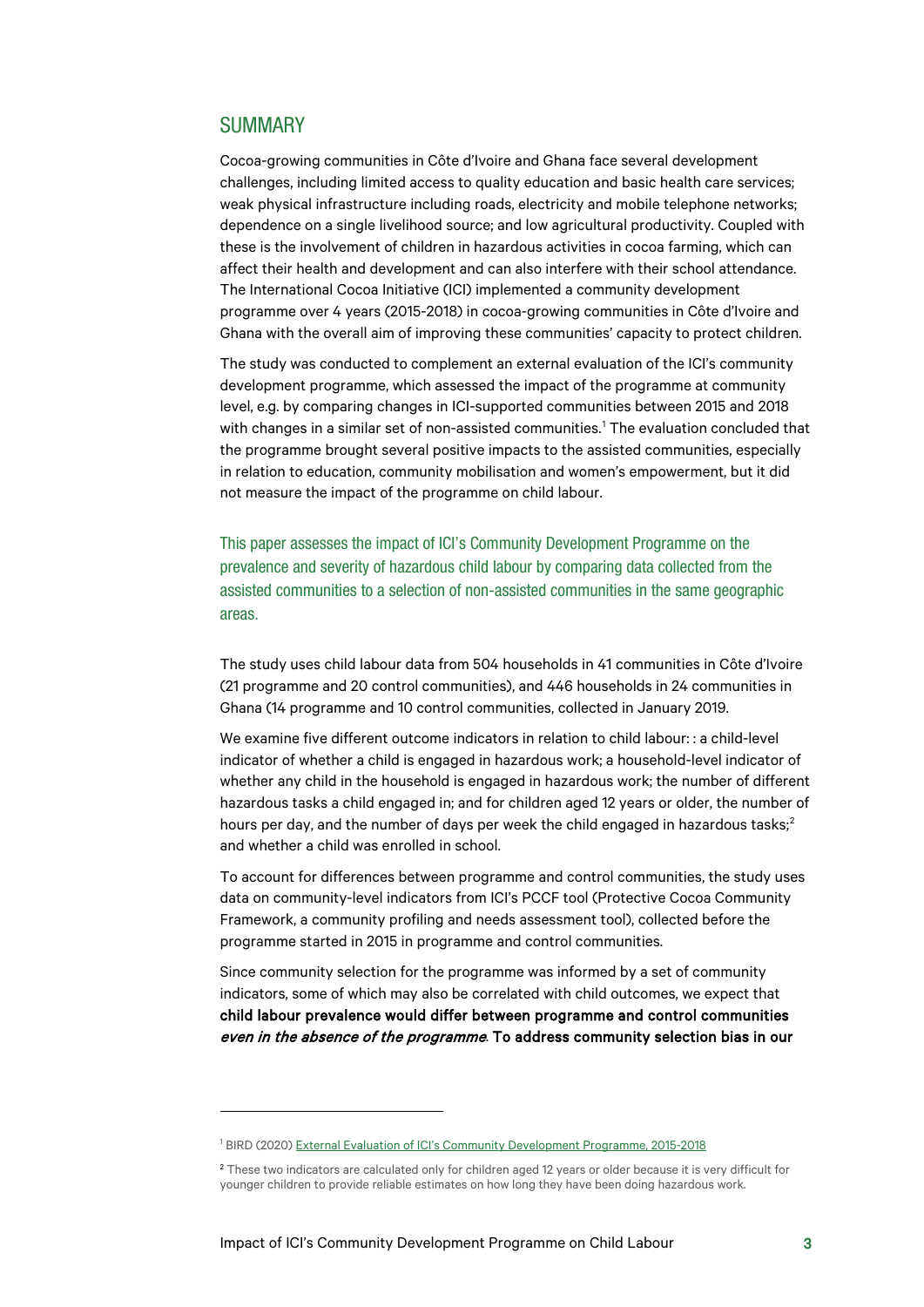sample, we apply *propensity score matching* to establish a comparable reference group from our control communities, using the available baseline community data.

#### **Côte d'Ivoire**

When we look at the prevalence of child labour in communities in Côte d'Ivoire, we estimate that the programme has:

- reduced the prevalence rate of hazardous child labour in programme communities in Côte d'Ivoire by 10.6 percentage points, from an estimated 62% in control communities down to an estimated 51% in ICI assisted communities. This corresponds to a 17% reduction in the prevalence of hazardous child labour.
- reduced the proportion of households with at least one child doing hazardous work by 12 percentage points in ICI assisted communities, from an estimated 75% in control communities to an estimated 63% in ICI assisted communities, corresponding to a 16% reduction in hazardous child labour at household level.

The estimated effects on prevalence are statistically significant at the 10% level (in other words, the likelihood for these results to occur in these data by chance if such an effect was *not* present is lower than 10%).

When we look at the programme's impact on the severity of child labour in Côte d'Ivoire, our data indicate that the programme has:

- reduced the average number of different hazardous tasks children do from an estimated 1.3 in control communities to 1.1 in ICI assisted communities;
- reduced the number of hours children spend working on hazardous tasks in cocoa on a working day from an estimated 4'22h in control communities to an estimated 3'13h in ICI assisted communities (amongst children aged 12 years or older), corresponding to a 26% decrease in hours worked;
- reduced the average number of days per week on which a child works from an estimated 2.0 days in control communities to an estimated 1.8 days in ICI assisted communities (amongst children aged 12 years or older), corresponding to a 10% reduction in the number of days on which a child worked per week;
- increased school enrolment from an estimated 69% in control communities to an estimated 84% in ICI assisted communities, corresponding to a 22% increase.

The estimated effects on child labour severity are estimated with lower precision on a reduced sample.

### **Ghana**

When we look at the **prevalence of child labour** in communities in Ghana, our estimates suggest:

- a decrease in the prevalence of hazardous child labour among children in programme communities, although this estimate is not statistically significant.
- a decrease in the prevalence of child labour at *household* level, although this estimate is not statistically significant.

The fact that our data do not allow us to find statistically significant effects on child labour prevalence in Ghana is partly explained by the relatively small sample size: a substantial share of control communities had to be discarded from the Ghana sample for lack of comparability to the programme communities.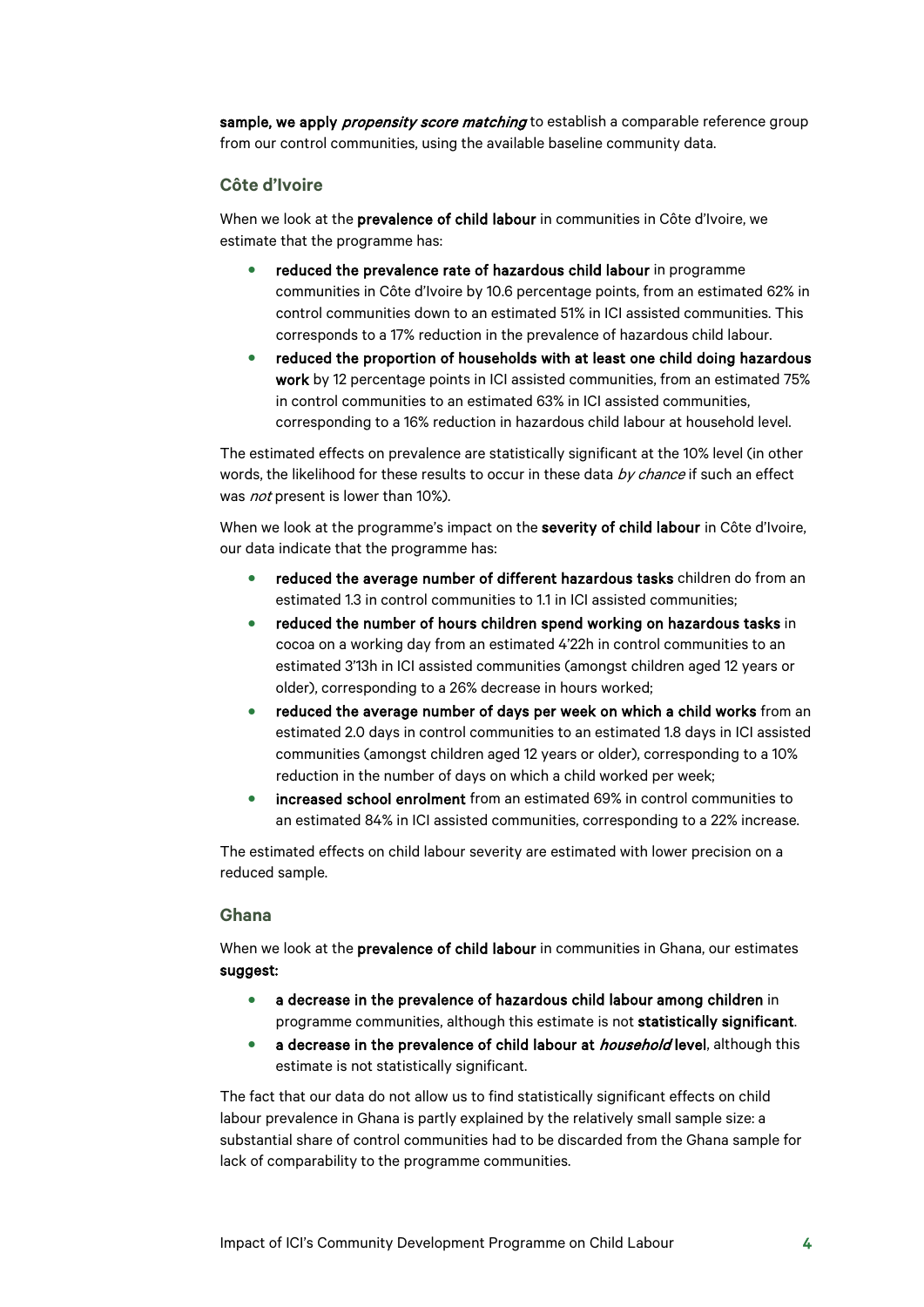When we look at the programme's impact on the severity of child labour in Ghana the results indicate that the programme has:

- not reduced the average number of different hazardous tasks children do in Ghana, but;
- reduced the average number of hours children work on hazardous tasks in cocoa on a working day from an estimated 1.28h in control communities to an estimated 1.03h in ICI assisted communities, corresponding to a 28% reduction in hours worked;
- reduced the average number of days per week on which a child worked from an estimated 1.0 in control communities to an estimated 0.7 in ICI assisted communities, corresponding to a 30% reduction in the number of days on which a child worked per week (this result is statistically significant at the 5% level);
- had no significant effect on school enrolment in Ghana (which already approaches 100% in all communities in the sample, leaving little room for improvement).

These results show that ICI's community development programme has achieved its key objective of reducing children's engagement in hazardous child labour in cocoa growing communities in Côte d'Ivoire. For Ghana, results are indicative of a decrease in child labour, but do not allow us to see a statistically significant effect, most likely due to the small sample size.

This study also makes a novel attempt to capture impact on child labour not only in terms of a binary outcome, but also in terms of child labour severity: we show that the ICI programme in both countries has resulted in children working less often and for fewer hours; and that in Côte d'Ivoire, children are also exposed to a smaller number of different hazards.

It is important to note that the community development programme was not designed to facilitate a robust evaluation of its impact on child labour, and baseline data on child labour prevalence were not collected at the start of the project. We therefore have had to resort to second-best impact evaluation methods, using observational data from a limited number of children from programme and control communities. While the method we apply is sufficiently solid to allow for the conclusion that tangible impacts were achieved in relation child labour in both countries, the precise estimates remain subject to potential bias, since unobserved differences between programme and control communities may not be accounted for.

The findings on child labour presented in this report should be viewed alongside the other impacts of the project in both countries, which are outlined in the external evaluation report.<sup>[3](#page-5-0)</sup>

<span id="page-5-0"></span><sup>3</sup> BIRD (2020) [External Evaluation of ICI's Community Development Programme, 2015-2018](https://cocoainitiative.org/wp-content/uploads/2020/05/ICI_External-evaluation-of-community-development-programme_report_EN.pdf)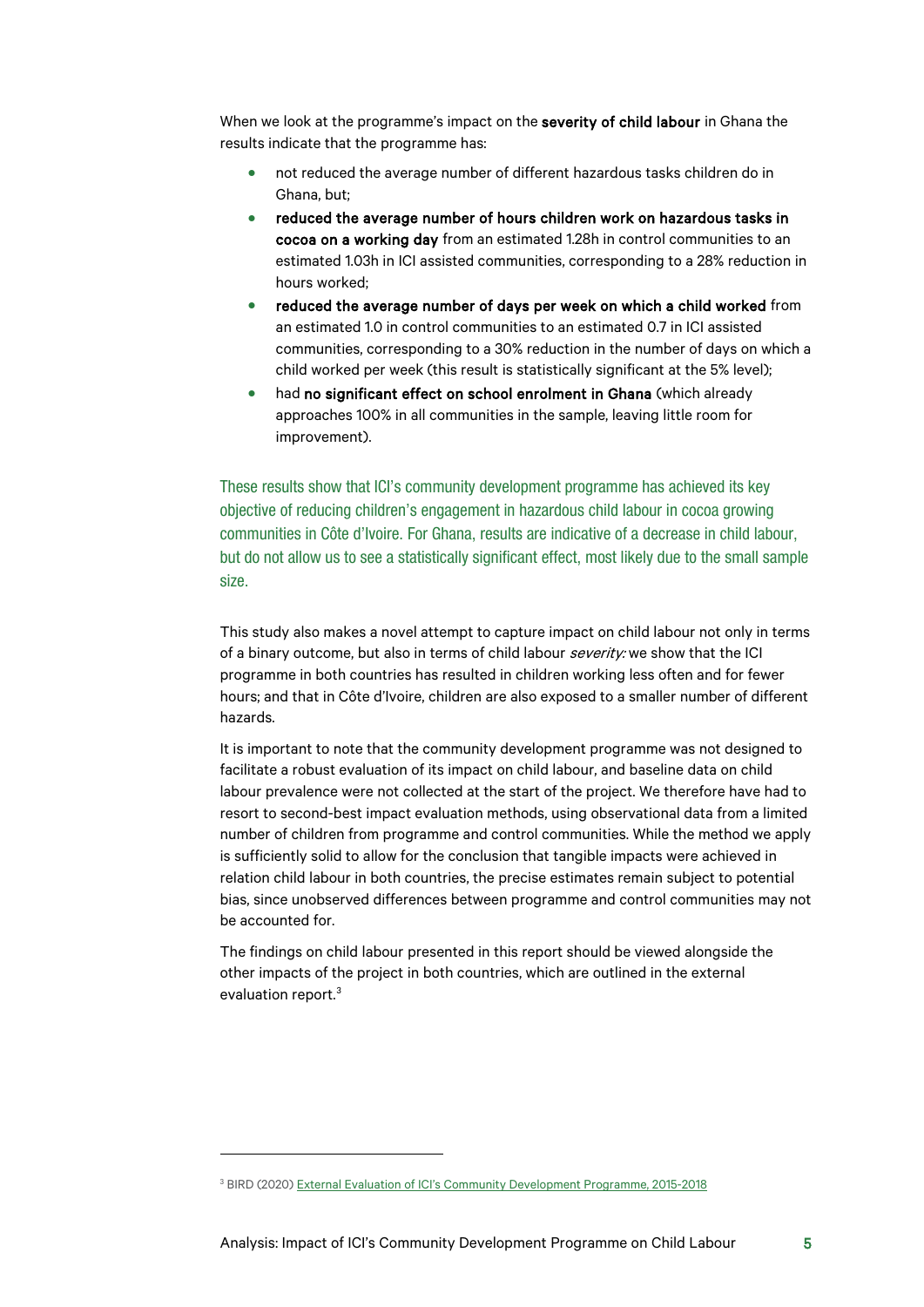## <span id="page-6-0"></span>INTRODUCTION

Cocoa-growing communities in Côte d'Ivoire and Ghana face several development challenges, including limited access to quality education, water, sanitation and basic health care services; weak physical infrastructure including roads, electricity and mobile networks; dependence on a single livelihood source; and low agricultural productivity. Coupled with these is the involvement of children in hazardous activities in cocoa farming. Children's participation in hazardous work can affect their health, moral and social development and can also prevent or limit their school attendance.

The International Cocoa Initiative (ICI) implemented a community development programme over 4 years (2015-2018) in cocoa-growing communities in Côte d'Ivoire and Ghana with the overall aim of improving these communities' capacity to protect children.

This paper assesses the impact of ICI's Community Development Programme on the prevalence and severity of hazardous child labour, by comparing data collected from the assisted communities to a selection of non-assisted communities in the same geographic areas.

#### **Background**

The strategic objectives of ICI's Community Development Programme were to: strengthen knowledge, capacities, systems and services that protect children and mitigate child labour at the local level through child-centred community development processes; and to empower communities – specifically women, children and youth – to take and enact decisions that better protect children and safeguard children's rights.

The programme included the following activities at the local level:

- community profiling and needs assessment
- definition, resourcing and implementation of "Community Action Plans" (CAP), defined in a participatory and inclusive process by community members, with the support of ICI, which outline the community's highest priority needs related to community development and child protection, and instrumental for lobbying government authorities on community's needs
- community awareness-raising about child labour and child protection issues set-up, capacity building
- mobilisation of community child protection committees, composed of male and female volunteers, whose main tasks are to conduct awareness raising activities related to child labour and the importance of education at community and household level, and to identify children at risk or engaged in child labour.
- activities to promote the participation and decision-making of women, youth and children, including savings groups, income generating activities, children's clubs
- building of partnerships with local government, businesses and civil society organisations to generate resources and meet needs in a coordinated, holistic manner
- improved access to quality education and vocational training, with improvements of educational infrastructure such as for example building or renovating school classrooms, latrines, water points at school, or teachers' accommodation, depending in the community's needs; setting-up bridging classes to facilitate the reintegration of out-of-school children into formal schooling, provision of school material and birth certificates for children identified at risk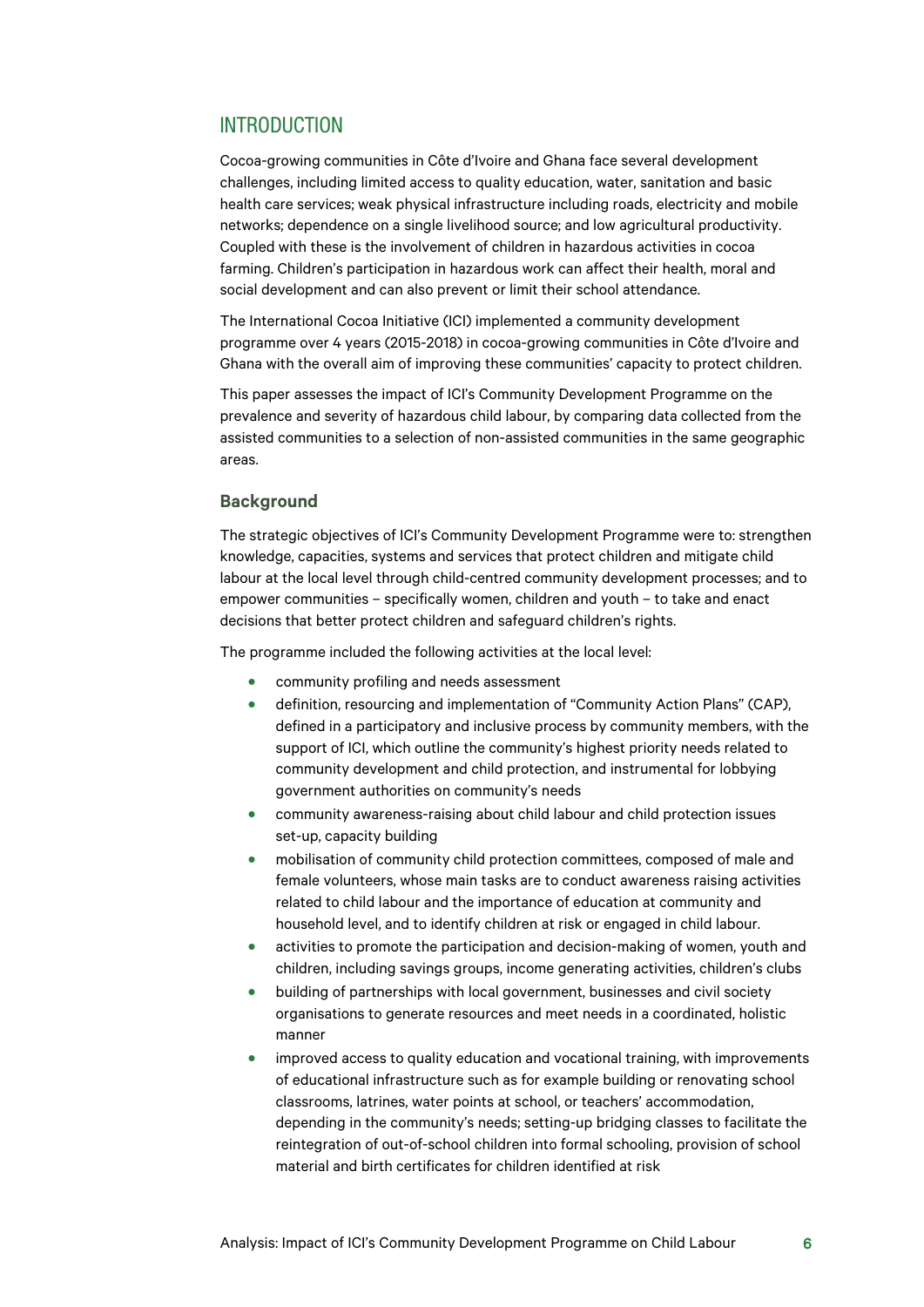• Set-up of "community service groups", composed of young community members who are equipped with tools, protective clothing and footwear by ICI and trained to do specific hazardous tasks on the cocoa farm; farmers can then request their services at below market wages and thereby substitute children's engagement in these tasks.

A total of 75 communities (46 communities in Côte d'Ivoire, 29 in Ghana) were selected for the programme in 2015, following an initial community-level needs assessment using ICI's Protective Cocoa Community Framework (PCCF) tool. Community characteristics which were used to inform selection into the programme included: the overall level of community empowerment and economic development, accessibility of the community, community size, and access to basic services, including available education infrastructure. We know from existing research that several of these community selection criteria are also correlated with child labour prevalence. We therefore have reason to assume that the levels of child labour prevalence in the selected communities differed from that in the non-selected communities at baseline, which needs to be taken into account as we evaluate the impact of the programme on child labour.

Following selection of communities, programme implementation started progressively in 2015, with 58 communities (19 in Ghana and 38 in Côte d'Ivoire) receiving the first interventions in 2015, and 17 communities (10 in Ghana and 7 in Côte d'Ivoire) receiving the first interventions in 2016. Interventions continued until the end of 2018.

The following components were implemented in all 75 communities:

- Preparation of community development plans (CAP) and support for their implementation
- Set-up of Community Child Protection Committees (CCPC)

The following components were implemented in most communities:

- Support for Income Generating Activities (IGA), mainly for women
- Set-up and equipment of community service groups
- Set-up of Village Savings and Loans Associations (VSLA)
- Support to educational infrastructure (renovation or construction of classes, latrines, teachers' accommodation
- Individual remediation activities for children at risk.

### **Study objective**

The study seeks to estimate the impact of the Community Development Programme on child labour prevalence and severity, after three years of implementation. To do so, ICI uses child labour prevalence data collected in January 2019 in a sample of assisted and non-assisted (control) communities, and community-level data to account for community differences. Given that the programme had several components, not all of which were implemented in each community, the study does not aim to assess the impact of different components on respective beneficiaries, but to estimate an overall average impact on children in programme communities.

#### **Sample**

Data are available from 1,009 children living in 504 households in 41 communities in Côte d'Ivoire (21 programme and 20 control communities), and 861 children living in 446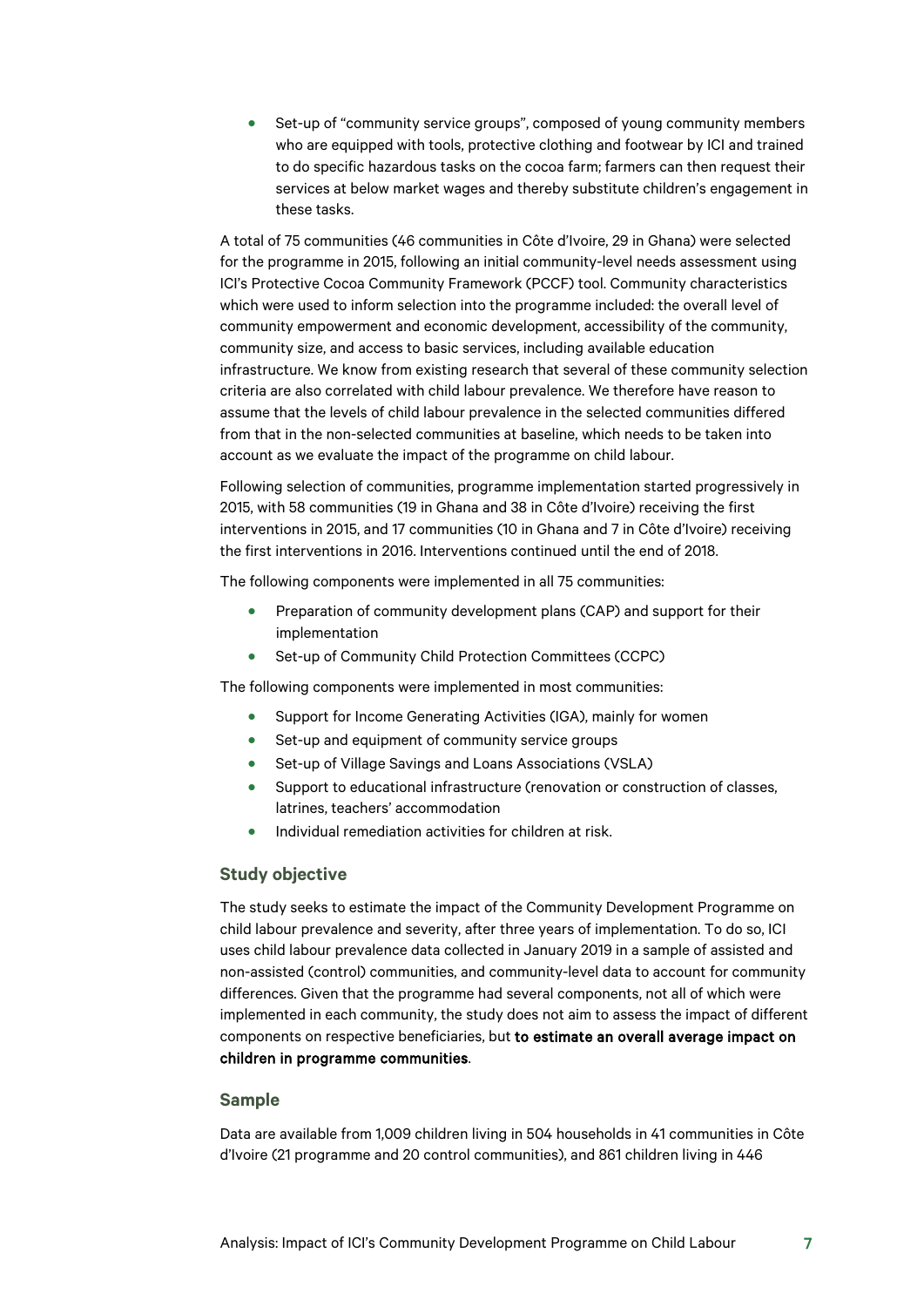households in 24 communities in Ghana (14 programme and 10 control communities; see [Table 1](#page-8-0) for an overview of the sample composition).

In 2015, an initial community-level assessment (using ICI's PCCF tool, details described in the next section) was conducted in a larger number of communities. This information was used to inform selection of communities to be included in the programme. We use the non-selected communities to draw our control sample, and exploit these communitylevel baseline data to balance out initial differences between assisted and non-assisted communities.

The sample for the child labour prevalence survey was drawn irrespective of the number and type of interventions children or their households had participated in. In each community, approximately 12 households were randomly selected for interview. Within each household, two children were randomly selected for interview, from all children in the household aged 5 to 17. Hence, the sample comprises a range of beneficiaries who were exposed to the programme at different levels, where some may have benefitted directly from several activities targeted at selected groups of children or households, and others only from community-level interventions.

|               | Programme<br>communities | Control<br>communities | Total |
|---------------|--------------------------|------------------------|-------|
| Côte d'Ivoire |                          |                        |       |
| # children    | 518                      | 491                    | 1009  |
| # households  | 260                      | 244                    | 504   |
| # communities | 21                       | 20                     | 41    |
| Ghana         |                          |                        |       |
| # children    | 495                      | 366                    | 861   |
| # households  | 259                      | 187                    | 446   |
| # communities | 14                       | 10                     | 24    |

#### <span id="page-8-0"></span>Table 1: Sample composition

#### **Data**

Community-level data were collected in both countries using ICI's community assessment tool, the Protective Cocoa Community Framework (PCCF), in 2015 and again in 2019 by individuals hired and trained by ICI on the use of the tool. The PCCF collects information on a rich set of community characteristics to capture the community's overall level of development, community empowerment, child protection and women's empowerment. The following elements of these community-level data are of particular relevance because they were taken into consideration for selection of communities into the programme by ICI:

- Total population size
- Presence and quality of education infrastructure
- Access to infrastructure and other social services such as healthcare
- Presence of other NGOs

The child labour prevalence survey was conducted in January 2019 in programme and control communities in both countries. January falls in the main cocoa harvesting period in both countries and therefore in a period of high labour demand on the cocoa farms. In each community, 12 households with at least one child aged 5 to 17 years were randomly selected for interview through a random walk method. Data was collected by hired enumerators, trained by ICI, using a data collection tool developed by ICI. The child labour data collection tool included a household module administered to the head of household,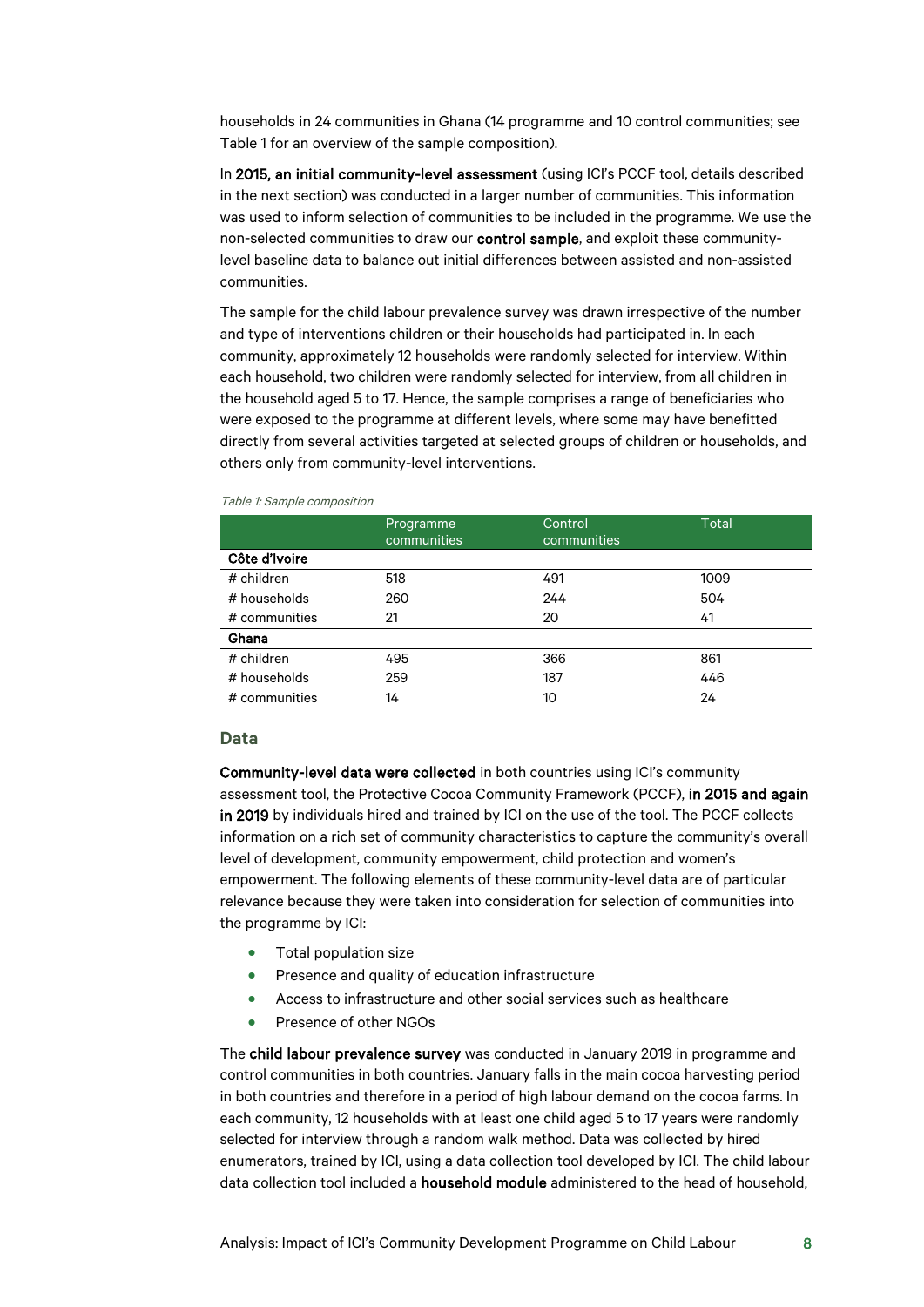or if unavailable, another knowledgeable adult in the household; and a child module administered to 2 children randomly selected from all children aged 5 to 17 living in the household.

The household module collected information on household characteristics, including:

- A complete roster of household members with details on each household member's age, sex, marital status, education level, schooling status, and holding of a birth certificate
- Information on the household's cocoa production, and labour use in cocoa production
- Non-cocoa household income

The child interview collected information on relevant child outcomes including:

- Engagement in hazardous tasks in cocoa production, including hours worked per day and days worked per week during a 7-day recall period
- Schooling status
- <span id="page-9-0"></span>• Engagement in household chores

## METHODOLOGY

ICI uses these data to assess the impact of its community development programme on children's engagement in child labour. The explanatory variable of interest is whether or not the household resides in a community assisted by ICI's Community Development Programme.

The main outcome of interest is whether or not a child engaged in hazardous work. We randomly select one of the children interviewed per household for this analysis, in order to avoid any bias from correlation between children living in the same household. Second, we also examine programme effects at the household level, by defining as the outcome whether at least one of the children interviewed within the household engaged in hazardous child labour.

In addition to a binary classification of whether or not children engaged in hazardous child labour, we also capture the severity of hazardous work done by children, and their school participation. We use four additional outcome indicators at the child level:

- the number of different hazardous tasks a child has done in the last 7 days;
- the number of hours a child reports having done hazardous tasks on the cocoa farm on a working day in the last 7 days (which takes the value zero for children who did not do any hazardous work);
- the number of days a child reports to have done hazardous work over the last 7 days; and
- an indicator for whether or not the child is currently enrolled in school.

Since it is very difficult for younger children to report accurate estimates of days and hours they have engaged in hazardous work, we examine these indicators only for children aged 12 years or older.

For the analysis of these indicators, we again randomly select one child interviewed per household, in order to avoid bias from intra-household correlation. For the reported days worked per week and hours worked per day, we randomly select one of the interviewed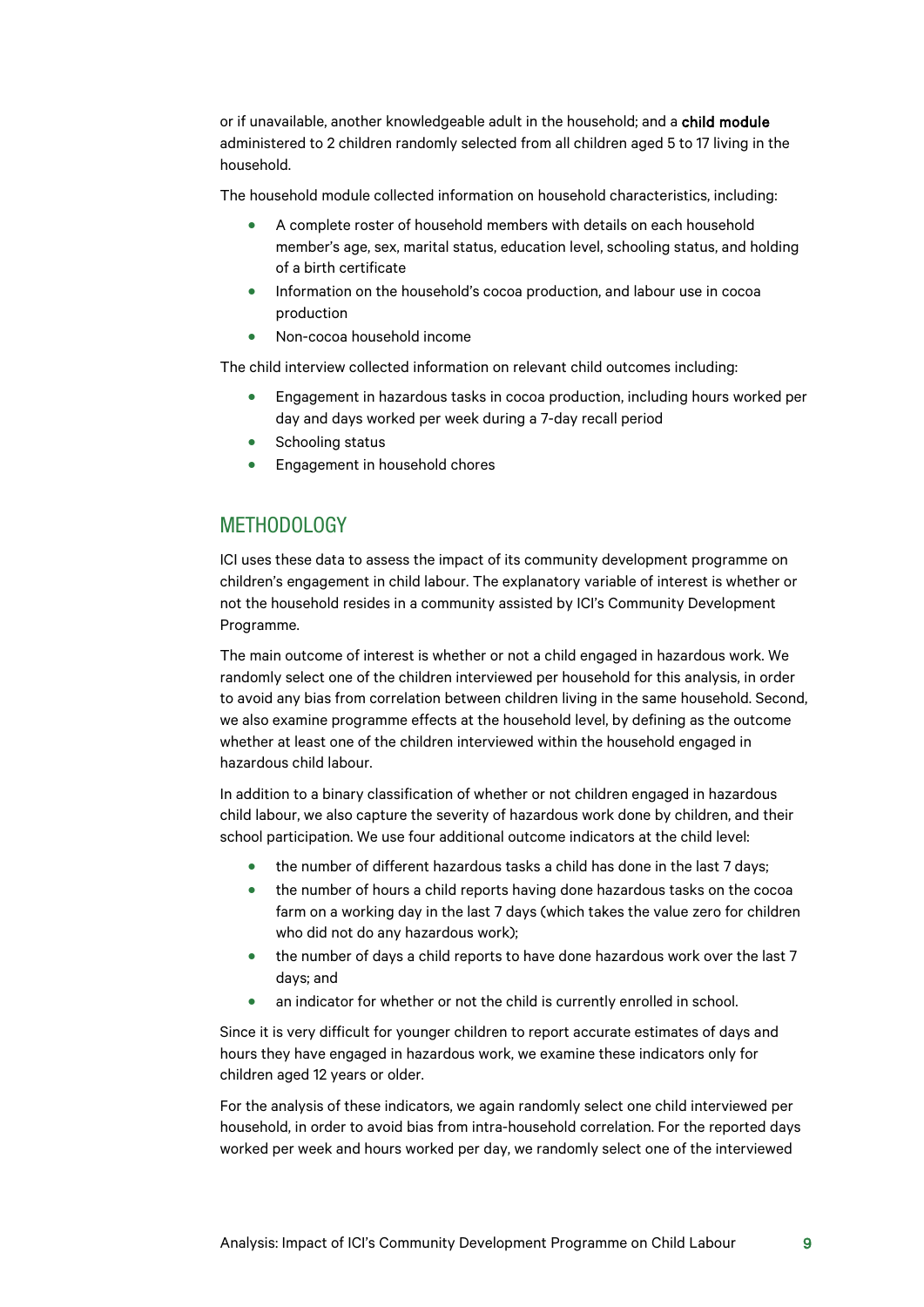children aged 12 years or older in the household. The sample for these two outcome indicators therefore differs from the sample for the other indicators.

[Table 2](#page-10-0) shows summary statistics for the main outcome variables and some key child characteristics in our samples of children and households from Côte d'Ivoire and Ghana. For all child level indicators, these summary statistics are calculated for one randomly selected child per household. The hazardous child labour rate is higher amongst children in the sample communities in Côte d'Ivoire, at 50%, than in Ghana, at 30%. In both countries, rates of households with at least one child in hazardous child labour are markedly above the rates at child level (64% of households in Côte d'Ivoire and 47% of households in Ghana), which is due to the fact that older children are more likely engage in hazardous work, and most households in the sample have children in different age groups.

#### <span id="page-10-0"></span>Table 2: Summary Statistics

| Côte d'Ivoire                                                                                          |             |
|--------------------------------------------------------------------------------------------------------|-------------|
| sample size: 504 children in total, 299 children aged 12 years or older                                |             |
| Share of children who have been doing hazardous work in last 7 days                                    | 50%         |
| Share of households with at least one child interviewed having done hazardous<br>work in last 7 days   | 64%         |
| Average number of different hazardous tasks children have done in last 7 days                          | 0.97        |
| Average number of hours children have worked on a working day (for children<br>aged 12 years or older) | 3.7 hours   |
| Average number of days children have worked in last 7 days (for children aged<br>12 years or older)    | $2.2$ days  |
| Share of children currently enrolled in school                                                         | 83%         |
| Share of boys                                                                                          | 54%         |
| Average age of children                                                                                | 10.6 years  |
| Share of children living with their biological parents                                                 | 89%         |
|                                                                                                        |             |
| Ghana                                                                                                  |             |
| sample size: 465 children in total, 315 children aged 12 years or older                                |             |
| Share of children who have been doing hazardous work in last 7 days                                    | 30%         |
| Share of households with at least one child interviewed having done hazardous<br>work in last 7 days   | 47%         |
| Average number of different hazardous tasks children have done in last 7 days                          | 0.42        |
| Average number of hours children have worked on a working day (for children<br>aged 12 years or older) | 1.2 hours   |
| Average number of days children have worked in last 7 days (for children aged<br>12 years or older)    | $0.83$ days |
| Share of children currently enrolled in school                                                         | 97%         |
| Share of boys                                                                                          | 50%         |
| Average age of children                                                                                | 11 years    |

#### **Method for estimating programme impact**

Community selection for the programme was informed by a set of community indicators. For some of these indicators, such as access to infrastructure, access to quality education, and level of women's empowerment, we know from previous research that they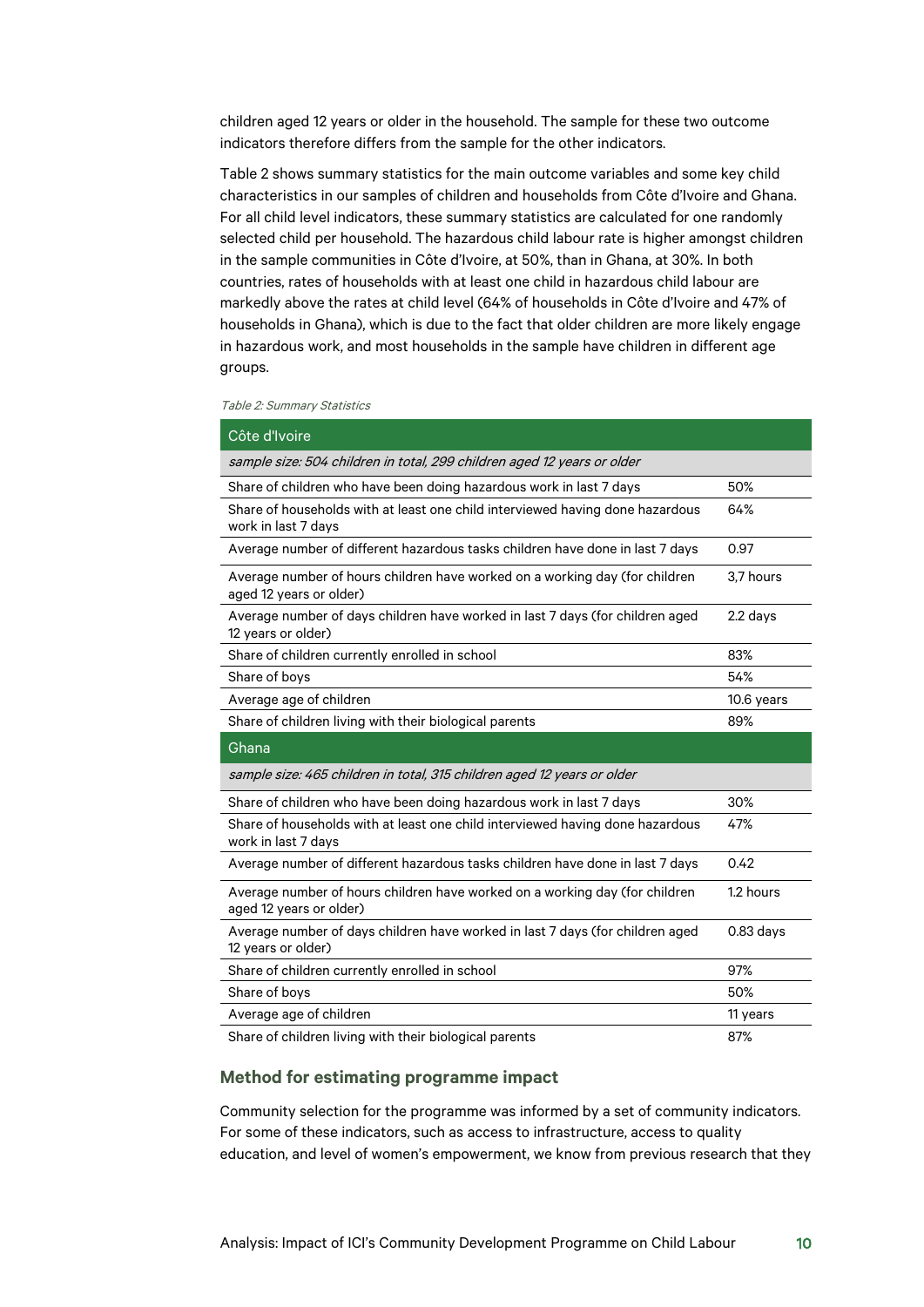are correlated with child labour<sup>[4](#page-11-1)</sup>. We therefore have reason to assume that even in the absence of the programme, child labour prevalence rates would have differed between programme and control communities. We therefore apply an econometric strategy to address such bias. Our preferred strategy is *propensity score matching*, to establish a comparable reference group with balanced observable community characteristics between programme and control communities. The propensity score should be interpreted as the probability for a community to be selected for the programme, conditional on a set of observed community characteristics. The PCCF data collected in 2015 provide an optimal choice of matching parameters since the actual selection of communities into the programme was informed by this data. In addition to the information contained in the 2015 PCCF data, considerations for community selection also include: the cocoa and chocolate companies buying from these communities (with the aim of ensuring inclusion of communities supplying to several different cocoa and chocolate companies); and the geographic location of communities (to facilitate the provision of support and monitoring).

It is important to note that while propensity score matching allows to address part of the community selection bias present in the data, it can only balance out differences in observed community characteristics. There may be other unobserved differences between the programme and control groups which may affect child outcomes, so that some bias may remain in the estimated programme effects. Our results therefore should be interpreted as indicative evidence of the effect of the ICI programme on child labour.

We check the robustness of our main results by using regression analysis as an alternative estimation method.

## <span id="page-11-0"></span>**RESULTS**

#### **Descriptive statistics: Programme and control communities**

For both countries, the 2015 PCCF data reveal that programme communities differed from control communities on a range of indicators at baseline, as shown in Table 3.

In Côte d'Ivoire, programme communities had overall less access to services and infrastructure. For example, the average distance to the nearest primary and secondary health centres was higher by an average of 5 km in programme communities compared to control communities; and the share of communities accessible by road all year and with access to the electricity grid was lower amongst programme than amongst control communities. Programme communities were also less likely to have any projects by other NGOs in operation at the time of assessment. Both programme and control communities in Côte d'Ivoire had very poor access to schools at kindergarten and secondary levels. Regarding access to primary schools, programme communities were in a slightly better starting situation with 81% having a primary school within the community, against 70% of control communities.

In Ghana, differences between programme and control communities at baseline show a slightly different and less clear-cut pattern. While for programme communities the average distance to the nearest primary health centre was lower (4 km) than for control

<span id="page-11-1"></span><sup>4</sup> See for exampl[e ICI 2019 "Using community level data to understand child labour risk in cocoa-growing](https://cocoainitiative.org/wp-content/uploads/2019/10/Using-community-level-data-to-understand-child-labour-risk_summary_Oct-2019_EN.pdf)  [areas of Côte d'Ivoire and Ghana"](https://cocoainitiative.org/wp-content/uploads/2019/10/Using-community-level-data-to-understand-child-labour-risk_summary_Oct-2019_EN.pdf)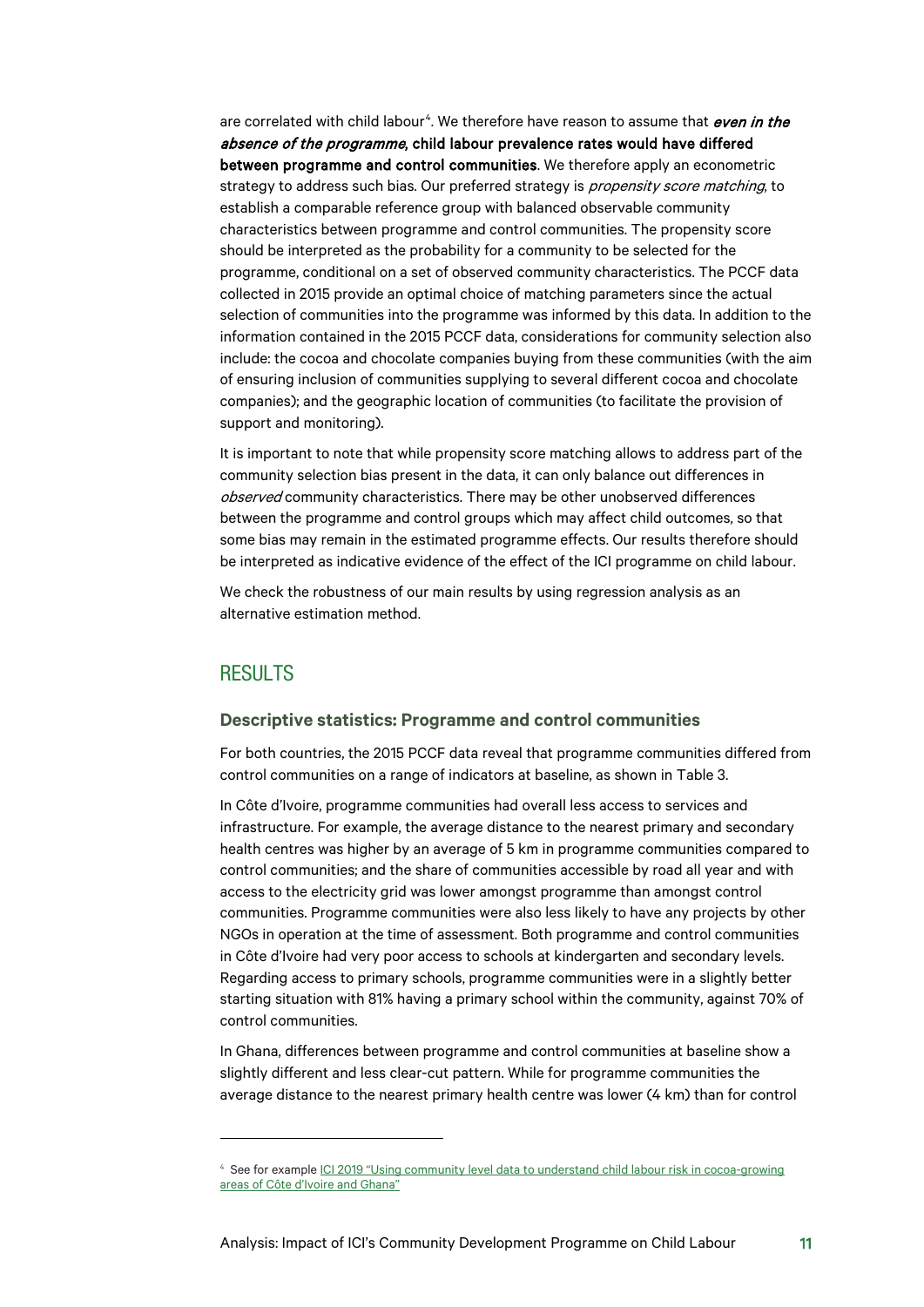communities (9 km), the share of communities accessible all year by road and with electricity grid access was lower amongst programme communities. Only one control community, and none of the programme communities, had any project by another NGO in operation at baseline. In Ghana, all except one of the programme communities had schools at kindergarten and primary level within the community, against slightly lower shares in control communities (9/10 and 8/10, respectively). By contrast, presence of lower secondary schools was higher in control communities than in programme communities.

In both countries, total population size was on average lower by approximately one third in programme communities as compared to control communities.

| Cote d'Ivoire                                    | Control<br>communities<br>(total #: 20)  | Programme<br>communities<br>(total #: 21)  |        |
|--------------------------------------------------|------------------------------------------|--------------------------------------------|--------|
| Mean distance to primary health centre (in km)   | 7                                        | 13                                         | $***$  |
| Mean distance to secondary health centre (in km  | 17                                       | 23                                         | $***$  |
| % of communities with electricity access         | 40%                                      | 24%                                        | $***$  |
| % of communities accessible by road all year     | 75%                                      | 67%                                        | $***$  |
| % of communities where other NGOs were active    | 60%                                      | 33%                                        | $***$  |
| % of communities with a kindergarten             | 10%                                      | 10%                                        |        |
| % of communities with a primary school           | 70%                                      | 81%                                        | $**$   |
| % of communities with a lower secondary school   | 5%                                       | 0%                                         | ***    |
| Mean community population                        | 2.695                                    | 2,077                                      | $***$  |
|                                                  |                                          |                                            |        |
| Ghana                                            | Control<br>communities:<br>(total #: 10) | Programme<br>communities:<br>(total #: 14) |        |
| Mean distance to primary health centre (in km)   | 9                                        | 4                                          | ***    |
| Mean distance to secondary health centre (in km) | 20                                       | 20                                         |        |
| % of communities with electricity access         | 89%                                      | 57%                                        | $***$  |
| % of communities accessible by road all year     | 78%                                      | 71%                                        | $\ast$ |
| % of communities where other NGOs were active    | 11%                                      | 0%                                         | $***$  |
| % of communities with a kindergarten             | 89%                                      | 92%                                        |        |
| % of communities with a primary school           | 78%                                      | 92%                                        | $***$  |
| % of communities with a lower secondary school   | 56%                                      | 39%                                        | $***$  |

<span id="page-12-1"></span>Table 3: Key community indicators in programme and control communities

Note: \*, \*\*, \*\*\* indicate whether a t-test of mean difference between treatment and control communities is statistically significant at 10%, 5% or 1% level.

# <span id="page-12-0"></span>Results from propensity score matching based on community characteristics

To avoid potential bias due to these differences in community characteristics between assisted and control communities, we use community variables as matching parameters. This is because *communities* were selected into the programme in consideration of some key community indicators (whereas at household level, we are not concerned about selection bias because within each community, households were selected into the sample randomly). As matching parameters, we consider all indicators collected through the PCCF in 2015 which were used to inform community selection, and which are also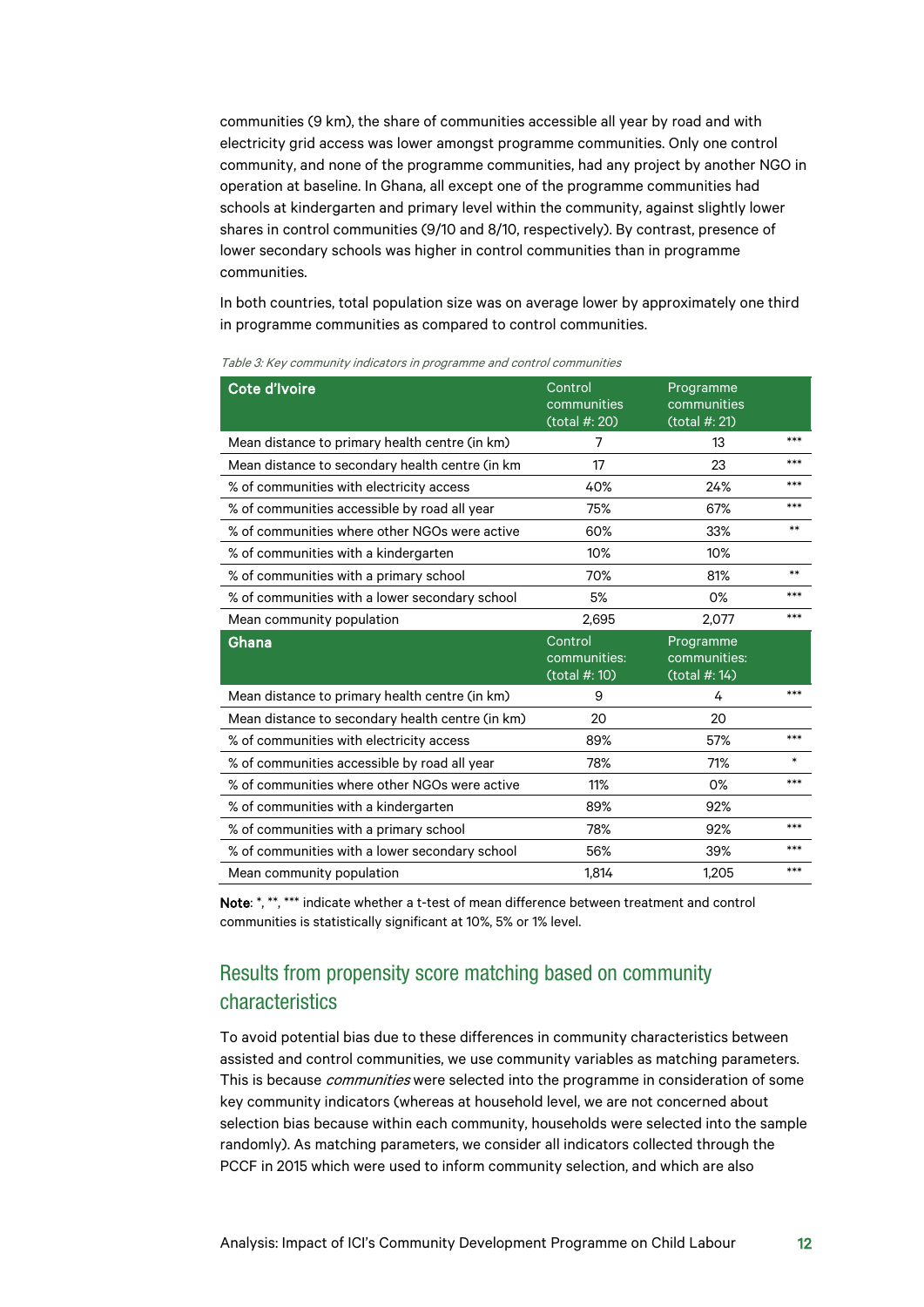potentially correlated with child outcomes. Specifically, these indicators include population size, presence of education facilities, access to infrastructure and other social services, and the presence of other NGOs. We choose as propensity score components the largest set of parameters which reflect all these dimensions, and which achieve an optimal balance across the treatment and control sample in terms of these observed characteristics.

## <span id="page-13-0"></span>Impact in Côte d'Ivoire

For the Côte d'Ivoire sample, the community variables combined into a propensity score that turn out to obtain the best balance are: the total population of the community; presence of primary school in the community; distance to the nearest primary and secondary health centre (in kilometres); whether any other NGO was present in the community at the time of community selection; whether the community is connected to the electricity grid; and whether the road to access the community is tarred.

We then apply a kernel matching estimator<sup>5</sup> to obtain estimates of the impact of the programme. We include only observations for which the propensity score (i.e., the estimated probability of being selected for the programme) falls in a range of "common support", meaning that both programme and control observations are present in this range.<sup>[6](#page-13-2)</sup> By imposing "common support", we ensure that for each programme community, we have control communities in our sample which could have been selected for the programme with similar probability, judging from a set of observed community characteristics (se[e Figure 1](#page-18-2) in Appendix I).

We conduct a balance analysis to check whether the propensity score is specified appropriately to balance out differences between the programme and control sample. [Table 4](#page-19-0) an[d Figure 2](#page-20-0) in Appendix I show that bias for the propensity score has been reduced in the matched sample by 99.9% down to a remaining bias of 0.1%; and for each of the individual components of the propensity score, the remaining bias is below a threshold of +/-25%.This is the best balance that could be achieved from a series of trials of different compositions of propensity score parameters from the observed community characteristics.

Results on the impact of the ICI programme in Côte d'Ivoire are summarized in Table 4. The estimates indicate that the programme has reduced the prevalence rate of hazardous child labour in programme communities in Côte d'Ivoire by 10.6 percentage points. The share of *all children* estimated to be in hazardous child labour is at 62% in control communities and 51% in assisted communities, corresponding to a 17% reduction in hazardous child labour prevalence.

When we examine the outcome indicator whether any child within a household engaged in hazardous child labour, we see that after matching, the programme has reduced prevalence of hazardous child labour at household level in Côte d'Ivoire by 12 percentage points. The estimated share of *all households* with at least one child in hazardous child labour is 75% in control communities and 63% in programme

<span id="page-13-1"></span><sup>5</sup> We choose an Epanechnikov kernel function and a bandwidth of h=0.06.

<span id="page-13-2"></span><sup>&</sup>lt;sup>6</sup> We define the area of common support by dropping observations from programme communities whose propensity score is higher than the maximum or less than the minimum propensity score of the controls.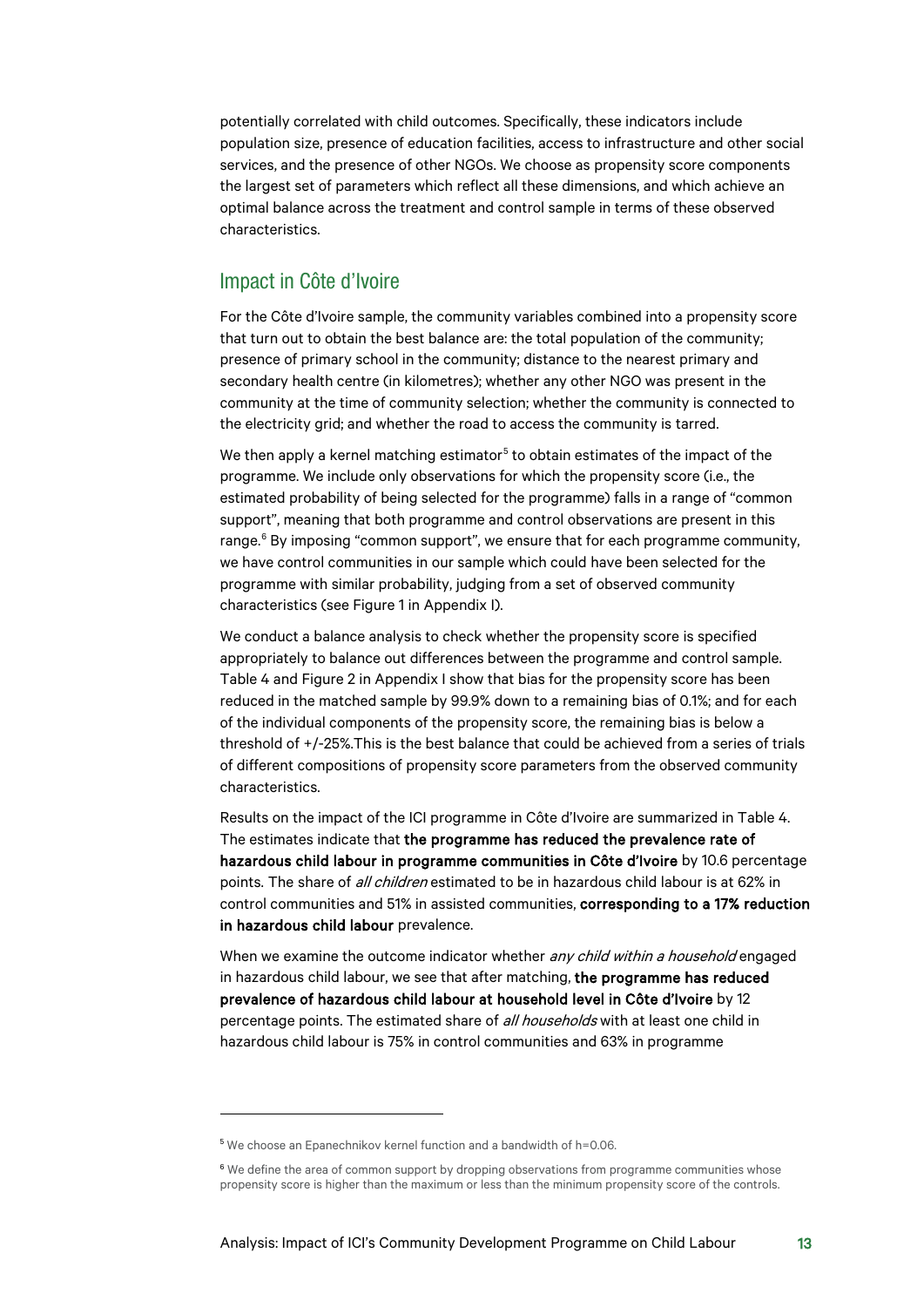### communities, corresponding to a 16% reduction in hazardous child labour at household level.

When we look at the severity of child labour, again using a sample of children each randomly selected from all interviewed children, we find that the programme has...

- reduced the average number of different hazardous tasks a child has done in the 7-day reference period from 1.33 to 1.06 (this indicator is zero for children who do not do hazardous work at all), which corresponds to a 20% reduction in the number of hazardous tasks;
- reduced the number of hours per working day spent doing hazardous tasks, for children aged 12 years or older (which is zero for children who do no hazardous work) by more than 1 hour, from an estimated 4'22h to 3'13h, which corresponds to a reduction by 26 percent ;
- reduced the average number of days per week on which children hazardous work was done, for children aged 12 years or older (zero for children who do no hazardous work) by 0.2, from 2.0 days to 1.8 days on average, which corresponds to a reduction by 12 percent ;
- increased school enrolment from 69% in control communities to 84% in programme communities, which in relative terms corresponds to an increase by 22 percent.

Results on hours worked should be interpreted with caution given that it can be difficult, even for older children, to provide estimates of the number of hours they have done an activity. The estimated effects are statistically significant at the 10% level, except for the effects on child labour severity, which are estimated with lower precision on a reduced sample.

<span id="page-14-0"></span>Table 4: Effect of ICI community development programme on child labour prevalence and severity and school participation; estimates for matched samples in Côte d'Ivoire.

| <b>Outcome indicator</b>                                                  | ICI<br>assisted | $Non-$<br>assisted | <b>Difference</b>  | t-stat  |
|---------------------------------------------------------------------------|-----------------|--------------------|--------------------|---------|
| % of children engaged in hazardous<br>child labour                        | 51.3%           | 62.0%              | $-10.6*$           | $-1.60$ |
| % of households with at least one child<br>in hazardous child labour      | 63.2%           | 75.2%              | $-12.1***$         | $-1.96$ |
| number of different hazardous tasks the<br>child has done                 | 1.06            | 1.33               | $-0.27$<br>tasks   | $-1.47$ |
| number of hours a child has worked on a<br>working day (children age 12+) | 3.13h           | 4.22 h             | $-1.09**$<br>hours | -1.57   |
| number of days per week a child has<br>worked (children aged 12+)         | 1.76            | 2.01               | $-0.24$<br>days    | $-0.72$ |
| % of children enrolled in school                                          | 83.6%           | 68.7%              | $14.9***$          | 2.85    |

Note: \* indicates a statistically significant impact at 10%, \*\* at 5%.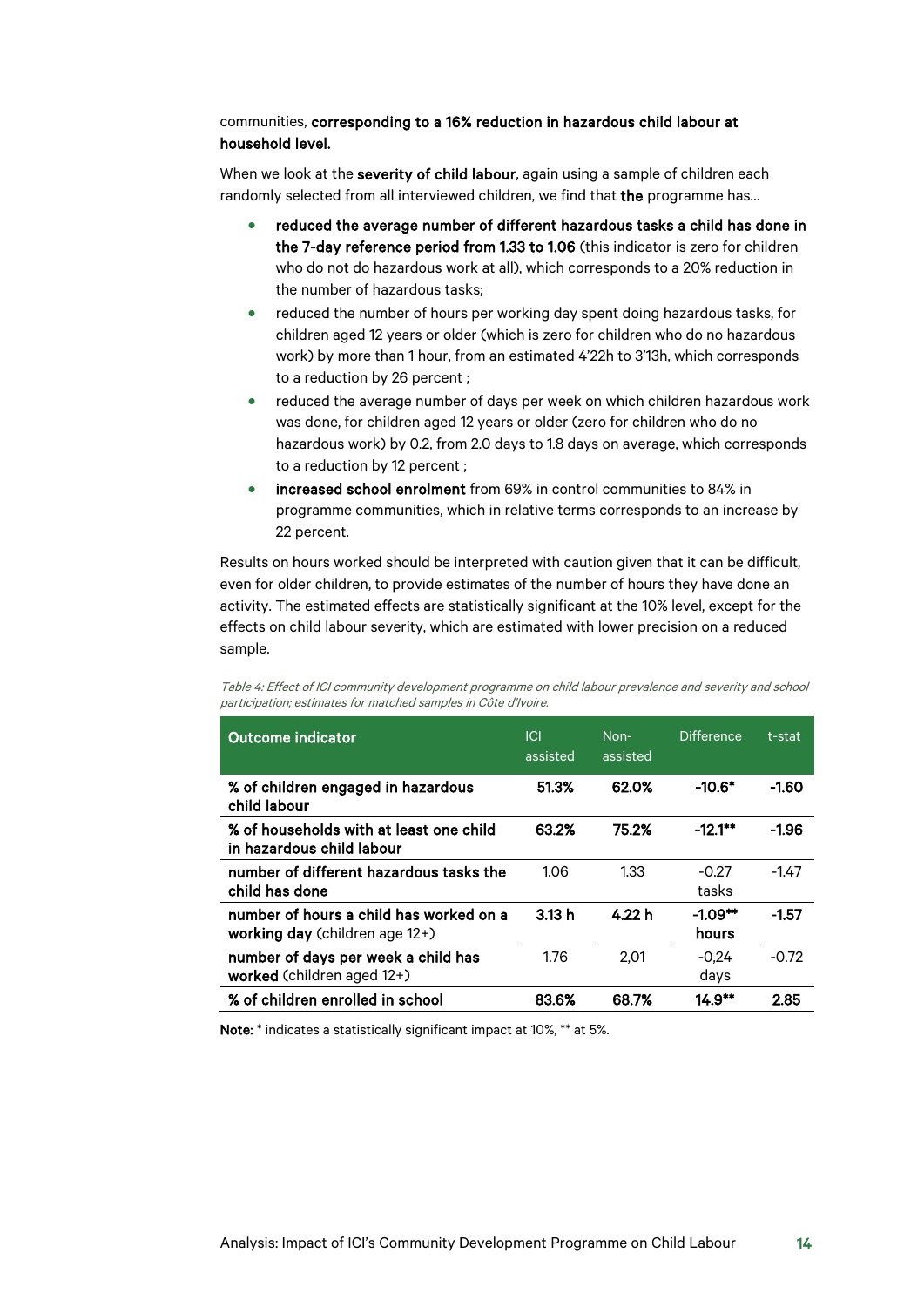### <span id="page-15-0"></span>Impact in Ghana

For the Ghana sample, we need to combine a different set of community variables into a propensity score to obtain an optimal balance across the programme and control sample, given that the general community development context, including access to services, infrastructure and education, is different from Côte d'Ivoire. The community parameters which yield the most effective propensity score are: distance to the nearest secondary health centre (in km); whether the community is connected to the electricity grid; whether the community is accessible by road all year; whether any agricultural extension services or Farmers Field Schools have been delivered in the community; and whether the community has obtained support from authorities for actions that benefit children.

As for the Côte d'Ivoire analysis, we apply a kernel matching estimator<sup>[7](#page-15-1)</sup> to obtain estimates of the programme effect; and include only observations for which the propensity score falls in a range of "common support"<sup>[8](#page-15-2)</sup> to ensure that we have suitable control observations for each programme community.

From the Ghana sample, we have to discard a higher share of children, as compared to the Côte d'Ivoire sample, for lack of common support (see propensity score histogram for the Ghana sample in [Figure 3i](#page-20-1)n the Appendix I). In total, we drop 112 children from the sample and estimate our programme effects on the remaining sample of 297 children.

We also conduct a balance analysis (presented in [Table 7/](#page-21-1) [Figure 4](#page-21-0) in Appendix I) to check whether the propensity score is effective in balancing out differences between the ICI-assisted and non-assisted communities. We manage to reduce the standardised percentage bias in the matched sample by 99.4% down to a remaining bias of 0.5% in the propensity score; and to a remaining bias of less than +/-2% in almost all of the individual components of the propensity score (except distance to secondary health centres, where the remaining bias is 20% and hence still within an acceptable range).

Results for the impact of the ICI programme are summarized i[n Table 5.](#page-16-0) The estimates indicate that the programme has reduced the prevalence of hazardous child labour among *children* in programme communities by 3 percentage points (from an estimated prevalence of 32.9% to 29.9% within the matched sample; see Table 5). In relative terms, this corresponds to a reduction in hazardous child labour by 9 percent. The estimated effect is however not statistically significant at conventional significance levels, which is not surprising in the light of the reduced sample size.

At *household* level, the programme effect is smaller in magnitude and estimated with less precision. The results indicate that in the matched sample, prevalence of child labour at household level decreased from 49.2% in the control communities to 48.3% in the programme communities, corresponding to a relative decrease by 2 percent; but not statistically significant.

When we examine our different measures of child labour severity, the results indicate that:

• children do slightly *more* different hazardous tasks in programme than control communities, but this difference is not statistically significant;

<span id="page-15-2"></span><span id="page-15-1"></span><sup>7</sup> We choose an Epanechnikov kernel function and a bandwidth of h=0.06.

<sup>&</sup>lt;sup>8</sup> We define the area of common support by dropping observations from programme communities whose propensity score is higher than the maximum or less than the minimum propensity score of the controls.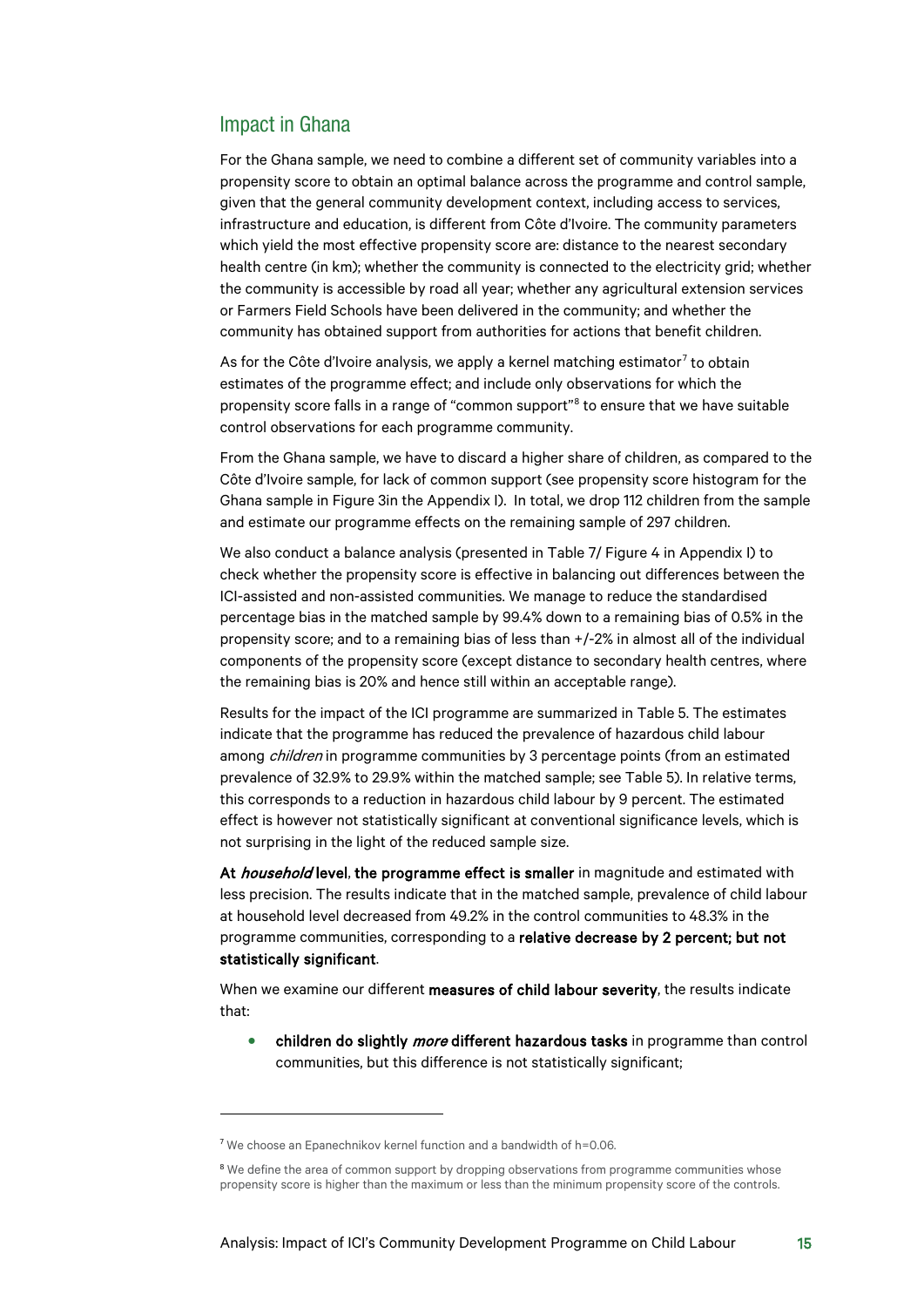- children aged 12 years or older work shorter hours in programme than in control communities : The estimated average number of hours these children work per day (which is zero for children who do not do any hazardous work) is lower by 26 minutes in programme than in control communities, which corresponds to a 23% reduction;
- children work fewer days per week in programme than control communities. The results indicate a reduction in days worked per week (which is zero for children who do not do any hazardous work) from 1.04 days in the matched control to 0.68 in the matched programme sample, corresponding to a 32% decrease.
- While the results on child labour severity are estimated with more precision than the effect on a binary child labour indicator, only the change in days worked per week falls within the conventional threshold of statistical significance at the 10% level.
- There is no significant change to school enrolment. While school participation is very high and approaches 100% in all communities in the sample, we find that it is still slightly higher in the matched sample in programme communities (99.3%) than in control communities (98.1%); again this difference is not statistically significant.

<span id="page-16-0"></span>

| Table 5: Effect of ICI community development programme on child labour prevalence and severity and school |
|-----------------------------------------------------------------------------------------------------------|
| participation; estimates for matched samples in Ghana                                                     |

| <b>Outcome indicator</b>                                                     | ICI<br>assisted | Non-<br>assisted | <b>Difference</b> | t-stat  |
|------------------------------------------------------------------------------|-----------------|------------------|-------------------|---------|
| % of children engaged in hazardous<br>child labour                           | 29.9%           | 32.9%            | $-3.0\%$          | $-0.47$ |
| % of households with at least one child<br>in hazardous child labour         | 48.3%           | 49.2%            | $-0.9\%$          | $-0.13$ |
| number of different hazardous tasks the<br>child has done                    | 0.49            | 0.41             | 0.08<br>tasks     | 0.79    |
| number of hours a child has worked on a<br>working day (children age $12+$ ) | 1.03 h          | 1.28 h           | $-1.26$<br>hours  | $-1.27$ |
| number of days per week a child has<br>worked (children aged 12+)            | 0.68            | 1.04             | $-0.36**$<br>days | $-1.76$ |
| % of children enrolled in school                                             | 99.3%           | 98.1%            | 1.2%              | 0.75    |

Note: \* indicates a statistically significant impact at 10%, \*\* at 5%.

#### **Checking the robustness of the results**

We check the robustness of the main results presented above by applying multiple regression analysis, using the same samples of children and a set of control variables which corresponds to the matching parameters used in our main analysis.

For Côte d'Ivoire, the regression analysis overall confirms that the ICI Community Development Programme has significantly reduced the prevalence of hazardous child labour; however, the estimated effect size is smaller than what the matching analysis indicates. We now find a reduction in child labour prevalence by around 4 percentage points, which in relative terms corresponds to a reduction by around 8 percent.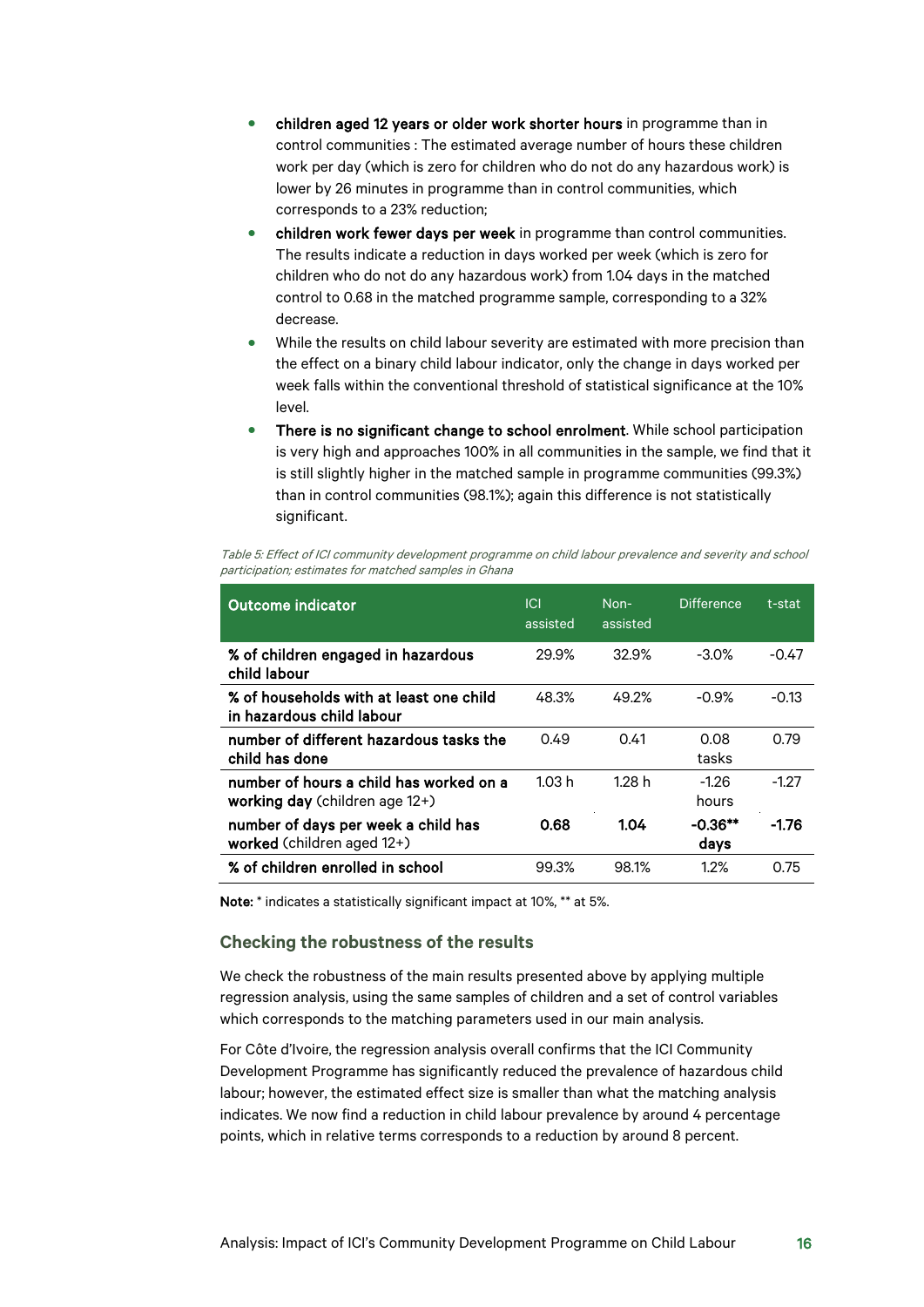For Ghana, the regression analysis also confirms that the programme has reduced the prevalence of hazardous child labour. Using a regression model which controls for community characteristics only (not for child and household characteristics), we find that hazardous child labour prevalence is lower by 3.7 percentage points, corresponding to a reduction by 11 percent on the sample mean, and this results is now statistically significant at the 5% level. Details on these robustness checks are provided in Appendix II.

### <span id="page-17-0"></span>**CONCLUSIONS**

The results from this study show that ICI's Community Development Programme achieved its key objective of reducing children's engagement in hazardous child labour in cocoa growing communities in Côte d'Ivoire. In Ghana, results are indicative of a decrease in child labour, but not statistically significant. The estimates in Ghana are compromised by the relatively small sample size: since several control communities turned out to be observably different from programme communities, we had to discard a relatively large share from the sample.

This study also makes a novel contribution to existing impact studies by capturing impact on child labour not only in terms of a binary outcome, but also in terms of child labour severity. Our data show that the ICI Programme in both countries resulted in children working fewer hours per day, and fewer days per week. In Côte d'Ivoire the programme also resulted in children being exposed to fewer different types of hazard.

The programme was not initially designed to allow for a robust evaluation of its impact on child labour. Baseline data on child labour prevalence were therefore not collected in 2015, posing additional challenges for impact estimation. We therefore resort to secondbest impact evaluation methods, using observational data from a limited number of children from programme and control communities. The method we apply is sufficiently solid to allow for the conclusion that tangible impact was achieved, but we are less confident about the estimated magnitude of impact in terms of child labour reduction. The estimates remain subject to potential bias, since unobserved differences between programme and control communities may not be accounted for.

In addition to these results on child labour, it is worth noting that the project resulted in other positive impacts at community level, which are not discussed here, but are detailed in a separate external evaluation report.[9](#page-17-1)

<span id="page-17-1"></span><sup>9</sup> BIRD (2020) [External Evaluation of ICI's Community Development Programme, 2015-2018](https://cocoainitiative.org/wp-content/uploads/2020/05/ICI_External-evaluation-of-community-development-programme_report_EN.pdf)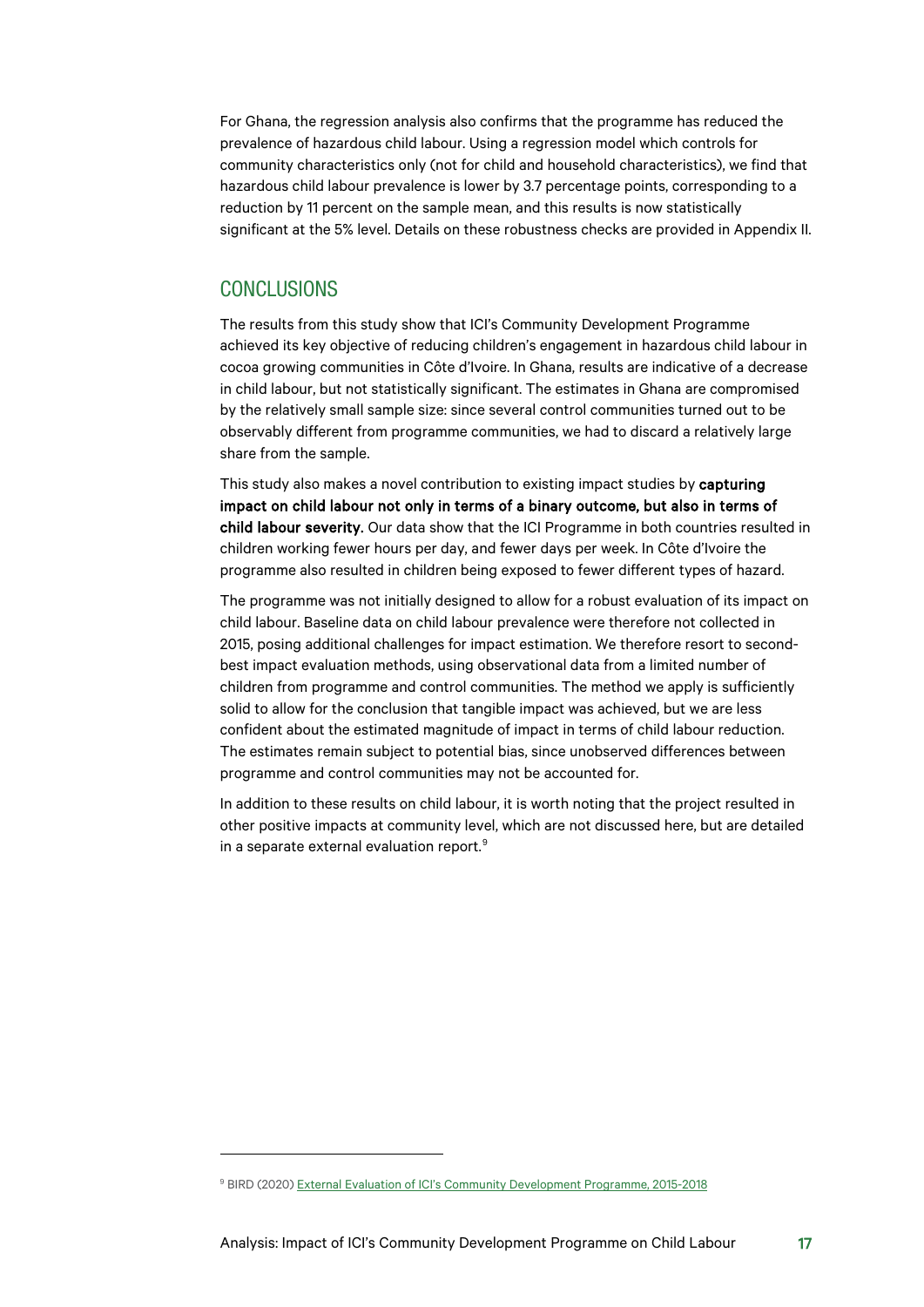# <span id="page-18-0"></span>APPENDICES

# <span id="page-18-1"></span>Appendix I - Checks on common support and balancing properties of estimated propensity scores

To check whether the propensity score we have specified has the desired properties, we assess the range of common support on the propensity score, and results from a balancing analysis, for both Côte d'Ivoire and Ghana.

### **Côte d'Ivoire sample**

[Figure 1](#page-18-2) shows a propensity score histogram for the sample of children in Côte d'Ivoire by treatment status. Red and green bars represent children in programme communities, blue bars represent children in control communities. The green bars represent those children in the programme communities which we drop due to lack of common support, meaning we have insufficient appropriate control observations to match them to. In total, we drop 108 children from the sample and estimate our programme effects on the remaining sample of 396 children.<sup>[10](#page-18-3)</sup>



<span id="page-18-2"></span>Figure 1: Propensity score histogram and area of common support for Côte d'Ivoire sample

The balance analysis for the Côte d'Ivoire estimates presented below in [Table 4](#page-19-0) and [Figure 2](#page-20-0) shows the standardised percentage bias<sup>11</sup>, before and after matching, for the

<span id="page-18-3"></span><sup>&</sup>lt;sup>10</sup> The standardized percentage bias is calculated, following the formula by Rosenbaum and Rubin (1985), as the % difference of the sample means in the programme and control samples as a percentage of the square root of the average of the sample variances in the programme and control groups.

<span id="page-18-4"></span><sup>11</sup> The standardized percentage bias is calculated, following the formula by Rosenbaum and Rubin (1985), as the % difference of the sample means in the programme and control samples as a percentage of the square root of the average of the sample variances in the programme and control groups.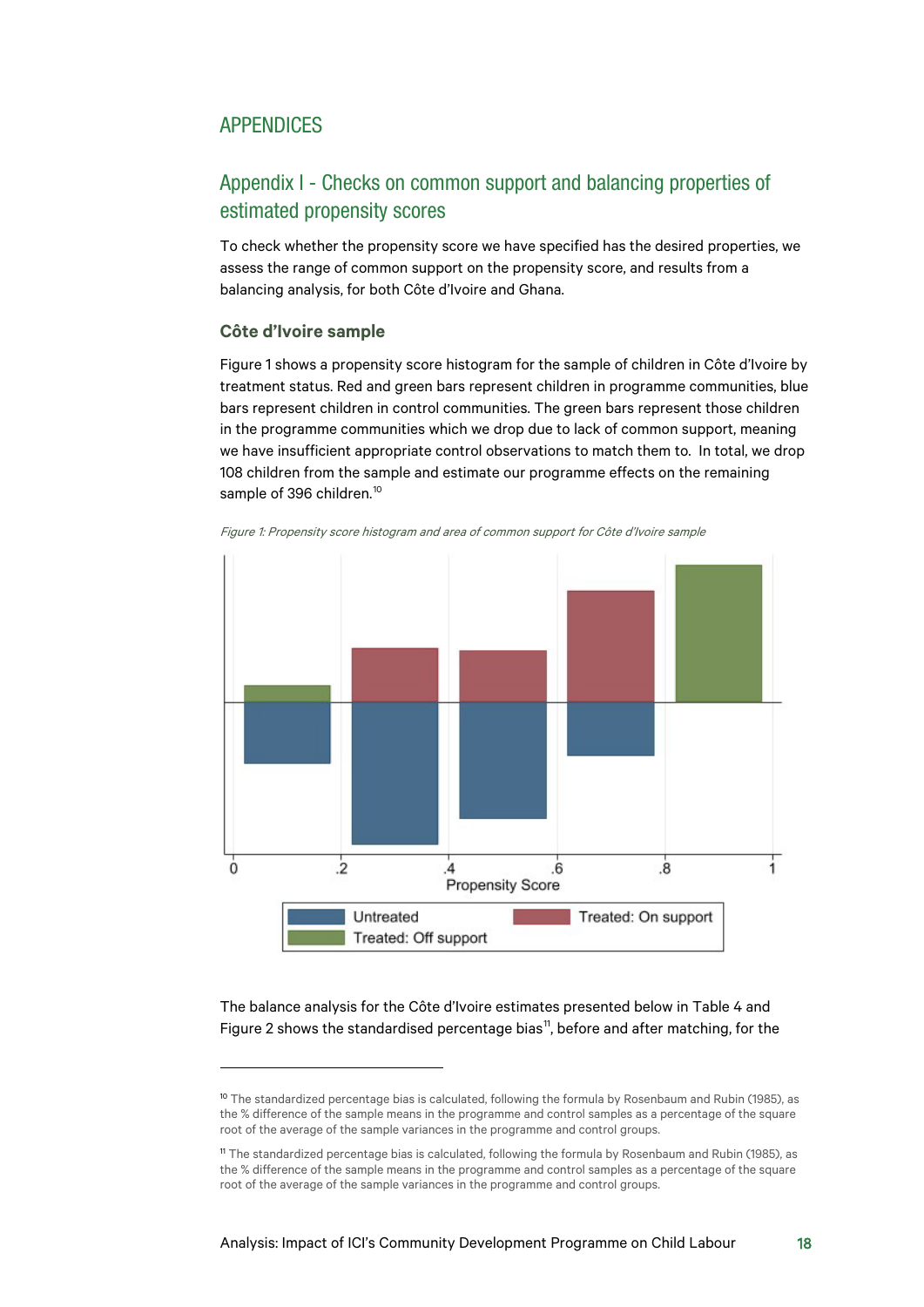propensity score and each of its components. We can see that the propensity score has been reduced in the matched sample by 99.9% down to a remaining bias of 0.1%. The standardized percentage bias is also significantly reduced in the matched sample for each of the individual propensity score components, and the remaining bias is below a threshold of +/-25% for all components.

| Unmatched                    |        | Mean                |                                           | <i><b>&amp;reduct</b></i> |
|------------------------------|--------|---------------------|-------------------------------------------|---------------------------|
| Variable<br>Matched          |        |                     | Treated Control %bias   bias              |                           |
| pscore                       | U      | .63658.40234        | 115.7                                     |                           |
|                              | м      |                     | .53606 .53593 0.1                         | 99.9                      |
| population cm2015            | U      | 2057.8 2685.8       | $-22.0$                                   |                           |
|                              | м      | 1968.6 2192         | $-7.8$                                    | 64.4                      |
| primary present cm2015       | U      | .79231 .70492 20.2  |                                           |                           |
|                              | м      |                     | .64474 .65221 -1.7                        | 91.4                      |
| distance primhealth cm2015 U |        |                     | 12.546 6.9016 54.3                        |                           |
|                              | м      |                     | 7.1711 6.9591 2.0                         | 96.2                      |
| distance sechealth cm2015    | U      | 22.573 16.852 51.7  |                                           |                           |
|                              | м      |                     | 20.612 19.925 6.2                         | 88.0                      |
| otherNGO present cm2015      | U      |                     | .33077 .60246 -56.5                       |                           |
|                              | м      | .48684.48531        | 0.3                                       | 99.4                      |
|                              | U      | .23077 .40984 -39.0 |                                           |                           |
| electricity cm2015           | м      | .31579 .21464 22.0  |                                           | 43.5                      |
|                              |        |                     |                                           |                           |
| roadsurface cm2015           | U<br>M |                     | .09231 .30328 -54.8<br>-07895 .10961 -8.0 | 85.5                      |
|                              |        |                     |                                           |                           |

<span id="page-19-0"></span>Table 6: Balance analysis for unmatched and matched programme (treated) and control samples for propensity score and each of its components, for the Côte d'Ivoire sample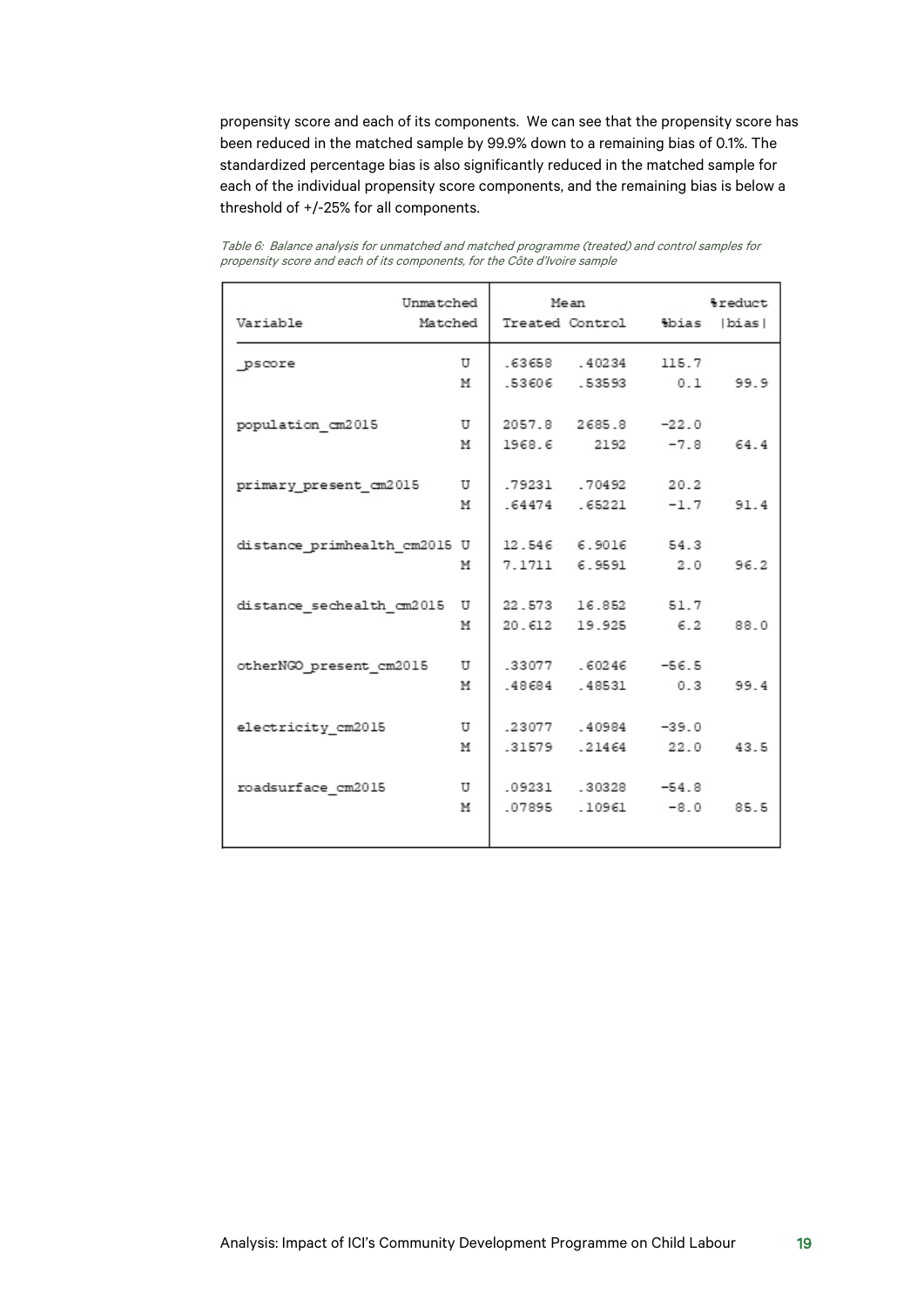

<span id="page-20-0"></span>Figure 2: Comparison of the standardised bias before and after matching for the Côte d'Ivoire sample.

### **Ghana sample**

[Figure 3](#page-20-1) shows a propensity score histogram for the sample of children in Ghana by treatment status (analogous to Figure 2 above for the Côte d'Ivoire sample). We have to discard 112 children from the Ghana sample and estimate our programme effects on the remaining sample of 297 children.

<span id="page-20-1"></span>Figure 3: Propensity score histogram and area of common support for Ghana sample.



The balance analysis presented in [Table 7](#page-21-1) and [Figure 4](#page-21-0) shows that we manage to reduce the standardised percentage bias in the matched sample by 99.4% down to a remaining bias of 0.5% in the propensity score; and to a remaining bias of less than +/-2% in almost all of the individual components of the propensity score (except distance to secondary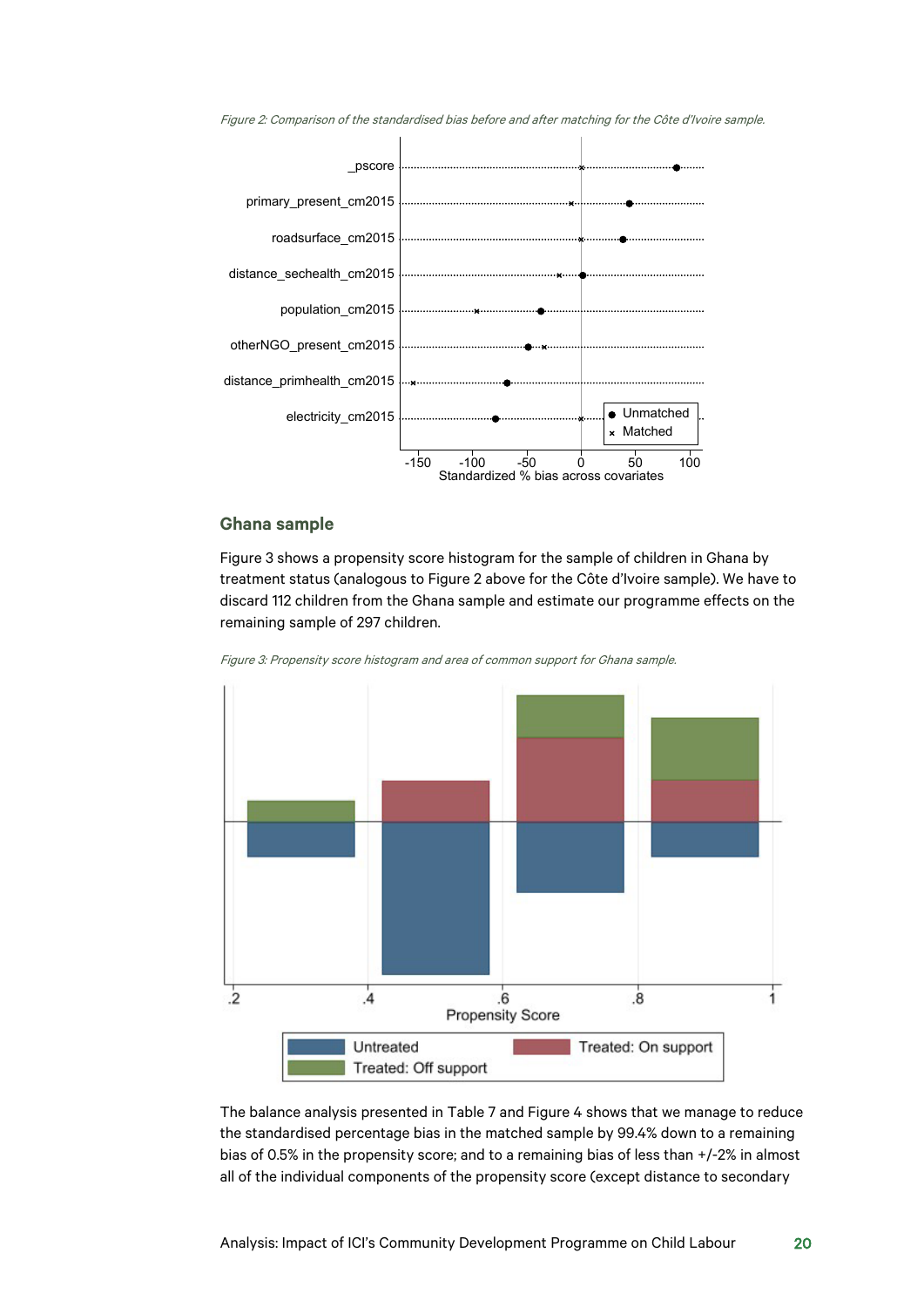### health centres, where the remaining bias is 20% and hence still within an acceptable range).

<span id="page-21-1"></span>Table 7: Balance analysis for unmatched and matched programme (treated) and control samples for propensity score and each of its components, for the Ghana sample.

| Variable                     | Unmatched<br>Matched |         | Mean<br>Treated Control | %bias      | %reduct<br> bias |
|------------------------------|----------------------|---------|-------------------------|------------|------------------|
| pscore                       | U                    | .68836  | .54248                  | 88.0       |                  |
|                              | м                    |         | .63974.6389             | 0.5        | 99.4             |
| distance sechealth cm2015    | U                    |         | 20.05 19.882            | 1.5        |                  |
|                              | м                    |         | 19.034 21.262           |            | -20.1 -1227.2    |
| electricity_cm2015           | U                    |         | .56757.89349            | $-78.8$    |                  |
|                              | м                    | -. 7483 | .7483                   | 0.0        | 100.0            |
| accessibleallyear_cm2015     | U                    |         | .71815 .77515           | $-13.1$    |                  |
|                              | м                    | . 7551  | .7483                   | 1.6        | 88.1             |
| FFS_cm2015                   | U                    |         | .70656.39572            | 65.6       |                  |
|                              | м                    | . 7483  | . 7551                  | $-1.4$     | 97.8             |
| authorities_support_cm2015 U |                      | .57143  |                         | .48 18.3   |                  |
|                              | м                    | . 7483  |                         | .7551 -1.4 | 92.6             |
|                              |                      |         |                         |            |                  |

<span id="page-21-0"></span>Figure 4: Comparison of the standardised bias before and after matching for the Ghana sample.